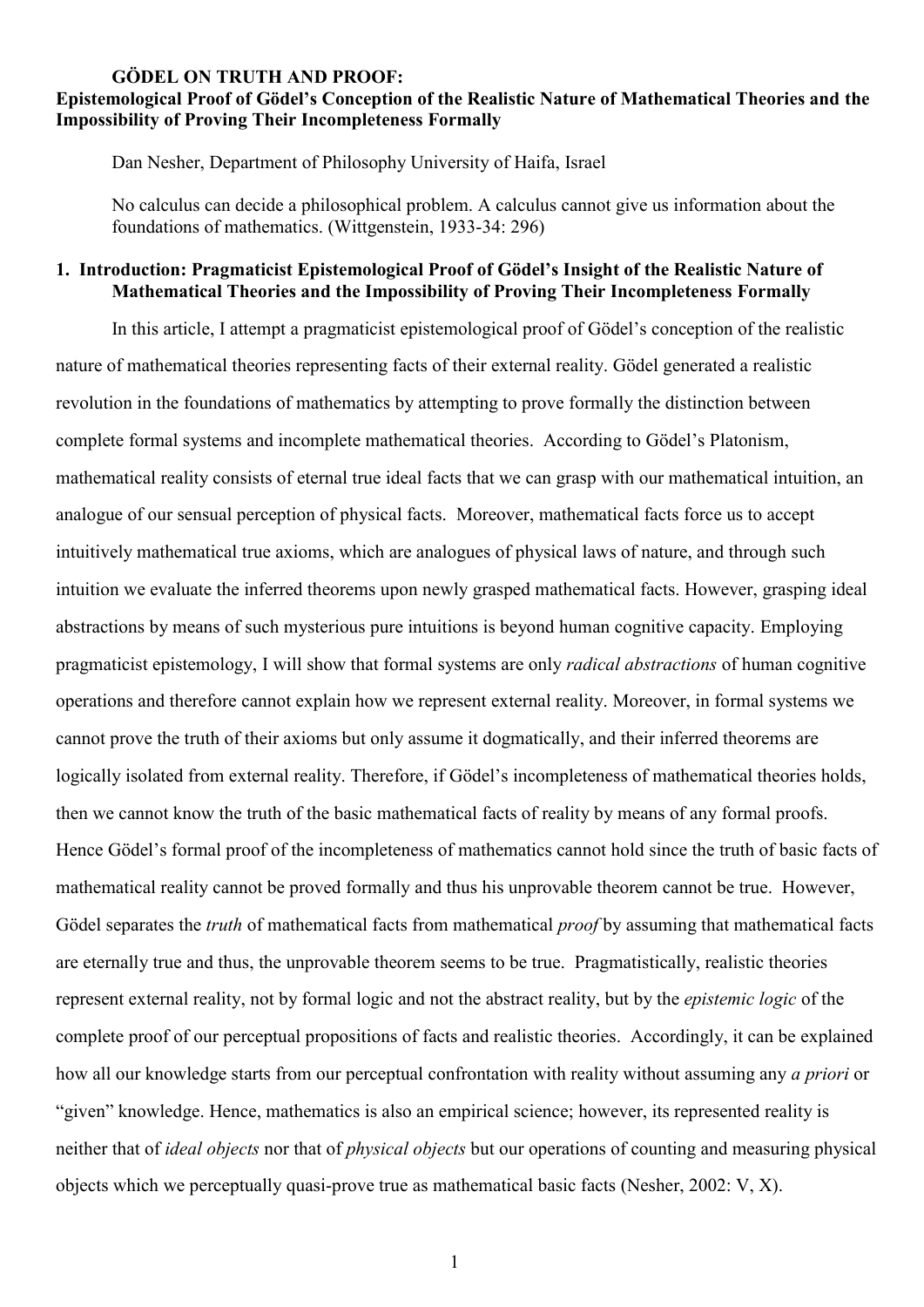#### **2. Gödel's Platonism and the Conception of Mathematical Reality with Its True Conceptual Facts**

Gödel's basic insight of the realistic nature of mathematics that it is a science represents mathematical reality and not just a conventional formal system. Yet, Gödel's Platonist mathematics is an abstract science representing ideal true mathematical reality though analogical to the empirical sciences (Gödel, 1944). As a *metaphysical realist*, Gödel separates the mathematical reality of abstract true facts from formal proofs, and it is only by pure intuition that we can grasp these facts. Figure 1 presents a schema of Gödel's different conceptions of logic and mathematics:



#### **[1] The Gödelian Epistemology of Three Conceptions of Logic and Mathematics:**

Gödel's tri-partitions are between (A) *Complete* Analytic Formal Systems with their formal syntactic *tautologies*, (B) *Complete* Formal Semantic *analyses*, and (C) the *Incomplete* Realistic Theories of *conceptual* mathematics (Gödel, 1951: 319-323; Poincaré, 1902: Chap. I).

The two significations of the term *analytic* might perhaps be distinguished as tautological and analytic (Gödel, 1944:139, n. 46).

Epistemologically the *tautological* and *analytic* of *complete formal systems* are, respectively,

*syntactically* **closed** upon their fixed axioms and formal rules of inference and *semantically closed* upon axioms, formal rules, and the assigned model. The *realist incomplete theory* is only *relatively closed* upon its relative proof-conditions, the formal proofs, the operations of pure intuition, and conceptual facts of external reality (Nesher, 2002: X). Since Gödel's mathematical theories are regarded as axiomatic formal systems with formal inferences, yet their external reality can be grasped only by pure intuition (Gödel,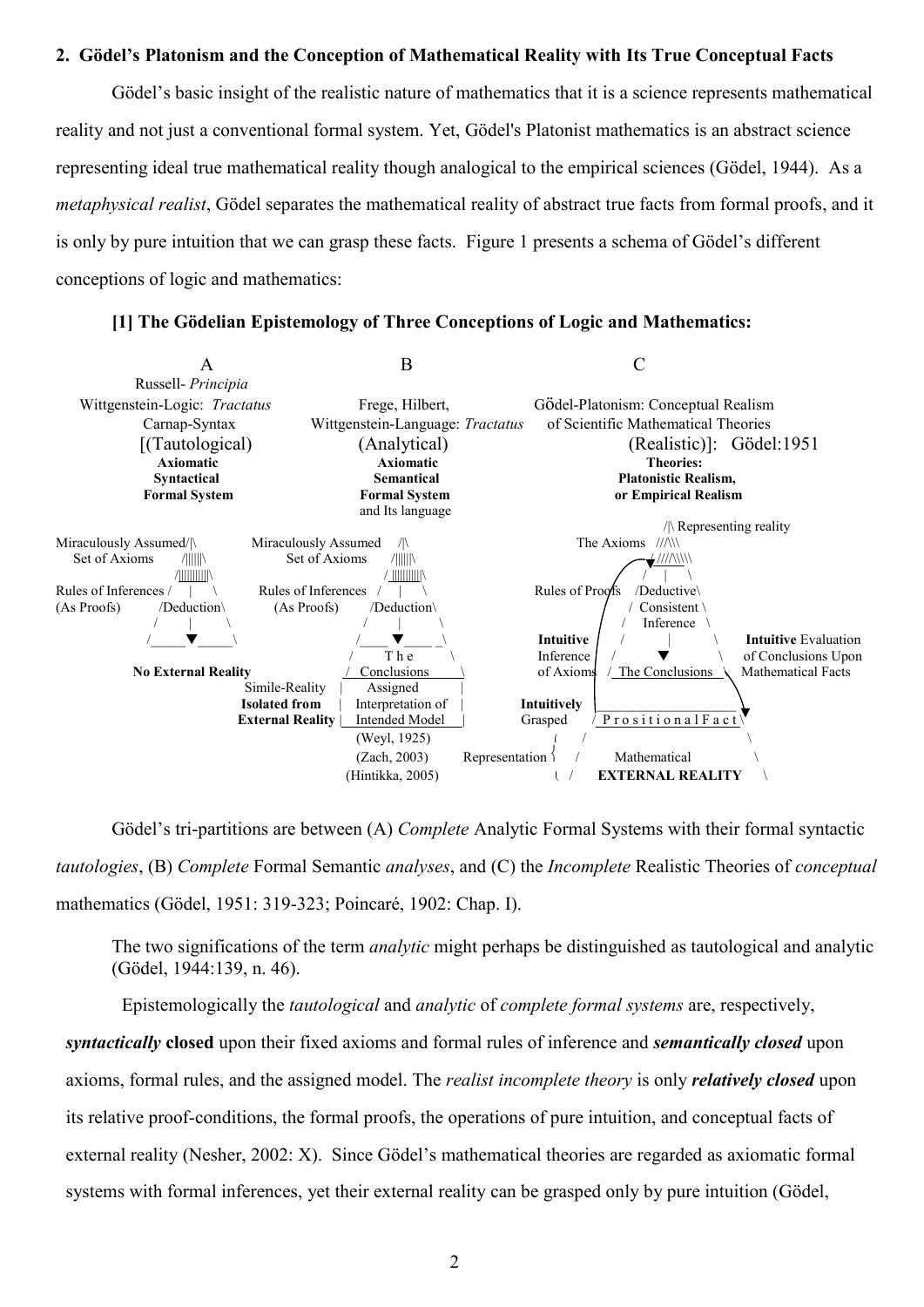1931a: 203, 1964: 268).

For Gödel, pure mathematical intuition has three functions: (1) to grasp the true ideal mathematical facts of mathematical reality, (2) to enforce by these ideal facts to accept the true axioms of mathematical theories in order to infer the theorems formally, and (3) to evaluate how the theorems represent truly facts of mathematical reality (Gödel, 1953-54?: fn. 34; Nesher, 2001a, 2010). Gödel's conception of mathematical intuition is based on his mathematical experience, which he calls the "psychological fact of the existence of an intuition," but as a "given" without any explanation.

However, the question of the objects of mathematical intuition (which incidentally is a replica of the question of the objective existence of the outer world) is not decisive for the problem under discussion here. The mere psychological fact of the existence of an intuition which is sufficiently clear to produce the axioms of set theory and an open series of extensions of them suffices to give meaning to the question of the truth or falsity of propositions like Cantor's continuum hypothesis (Gödel, 1964: 268).

How with mathematical intuition we grasp pure meanings of mathematical propositions is the essential problem to the possibility of Gödel's conceptual realism (Gödel, 164:268).

# **3. Gödel's Incomplete Distinction between Formal Systems and Realistic Theories**

Gödel revolutionized the conception of the nature of mathematics through his distinction between complete logical formal systems and incomplete mathematical theories (Gödel, 1931:195, 1964). However, he did not conclude this revolution, because of his acceptance the formalist methods of mathematical proofs and the subjective conception of pure intuition owing to his Platonist realism that motivated this revolution (Gödel, 1931:#1).



# [2] **Epistemological Gap between Logical Formal Systems and Mathematical Theories**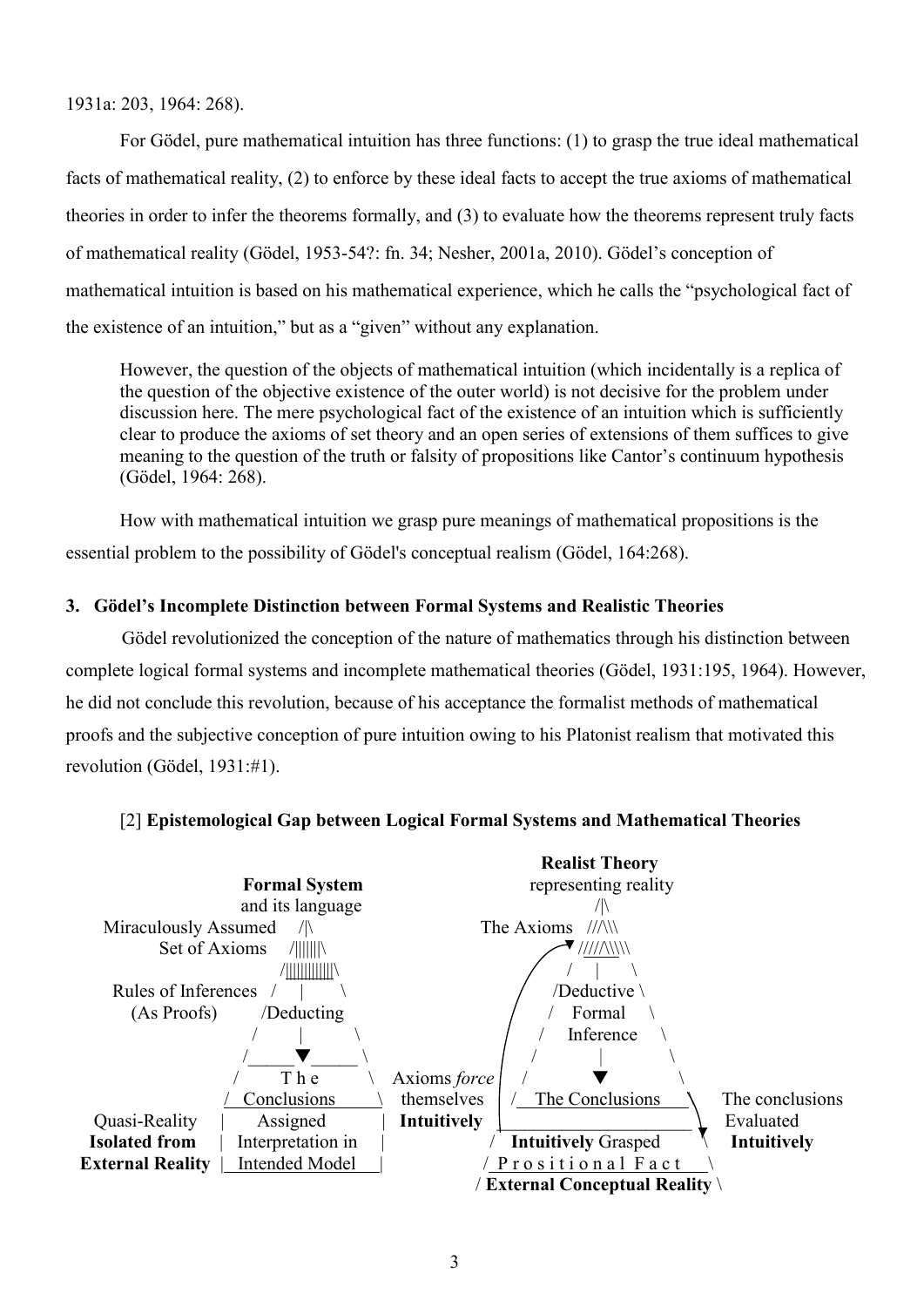The difference between formal system and realist theory lies in their proof-conditions when the formal system is by definition **hermetically closed** upon its fixed formal proof-conditions without relation to external reality; the mathematical realistic theory is **relatively closed** upon its proof-conditions: the mathematical facts of external reality, the formal inferences, and the pure intuitions that complete the representation of reality, while the axioms change by our continually grasping new mathematical facts. Yet, the formal systems are *artificially* abstracted from human mathematical operations and cannot explain them, and thus they can never be "ideal machines" by lacking any human cognitive self-consciousness and self-controlled operations upon reality (Gödel, 1931: 195 & n. 70; 1951: 310; Feferman, 2006; Putnam, 2011; Penrose, 2011). Apparently Gödel did not completely conceive his epistemological revolution of the realistic nature of mathematics and considered the three classes of logico-mathematics**,** A, B, and C, as formal systems, while neglecting the essential distinction between formal systems and mathematical theories.

The development of mathematics toward greater precision has led, as is well known, to the formalization of large tracts of it, so that one can prove any theorem using nothing but a few mechanical rules. The most comprehensive formal systems that have been set up hitherto are the system of *Principia mathematica* (*PM*) on the one hand and the Zermelo-Frankel axiom system of set theory . . . on the other. These two systems are so comprehensive that in them all methods of proof today used in mathematics are formalized, that is, reduced to a few axioms and rules of inference. (Gödel, 1931: #1; cf. 1931a; Kleene, 1967: 253)

Gödel's incompleteness theorem essentially shows that *PM* and ZF are mathematical theories, not formal systems; however, since they use formal inferences, then without the help of mathematicians' conceptual intuition, those systems are isolated from mathematical reality. According to pragmaticist epistemology, the formal inference is only one component of the epistemic logic which includes also the Abductive and Inductive material inferences of the complete proof enable also to prove the basic mathematical facts of external reality. Yet, even after proving the incompleteness of mathematics, Gödel still oscillated between mathematics as axiomatic formal systems and as scientific theories, and thus he could not complete his realistic revolution of mathematics (Gödel, 1953-54? II; Feferman, 1984: 9-11).

#### **4. Gödel's Paradoxical Formal Proof of Incompleteness, Based on Separating Truth from Its Proof**

If Gödel's incompleteness holds, then mathematics is theory and a not formal system so, can Gödel prove formally his incompleteness in mathematical theory that cannot prove formally true theorems (Hintikka, 2000: V)? Gödel's formal proof of incompleteness is actually an "arithmetization of syntax," which attempts to prove his epistemological conception of the nature of mathematics. But Gödel's incompleteness is a general claim that can be proved only epistemologically, and not through any specific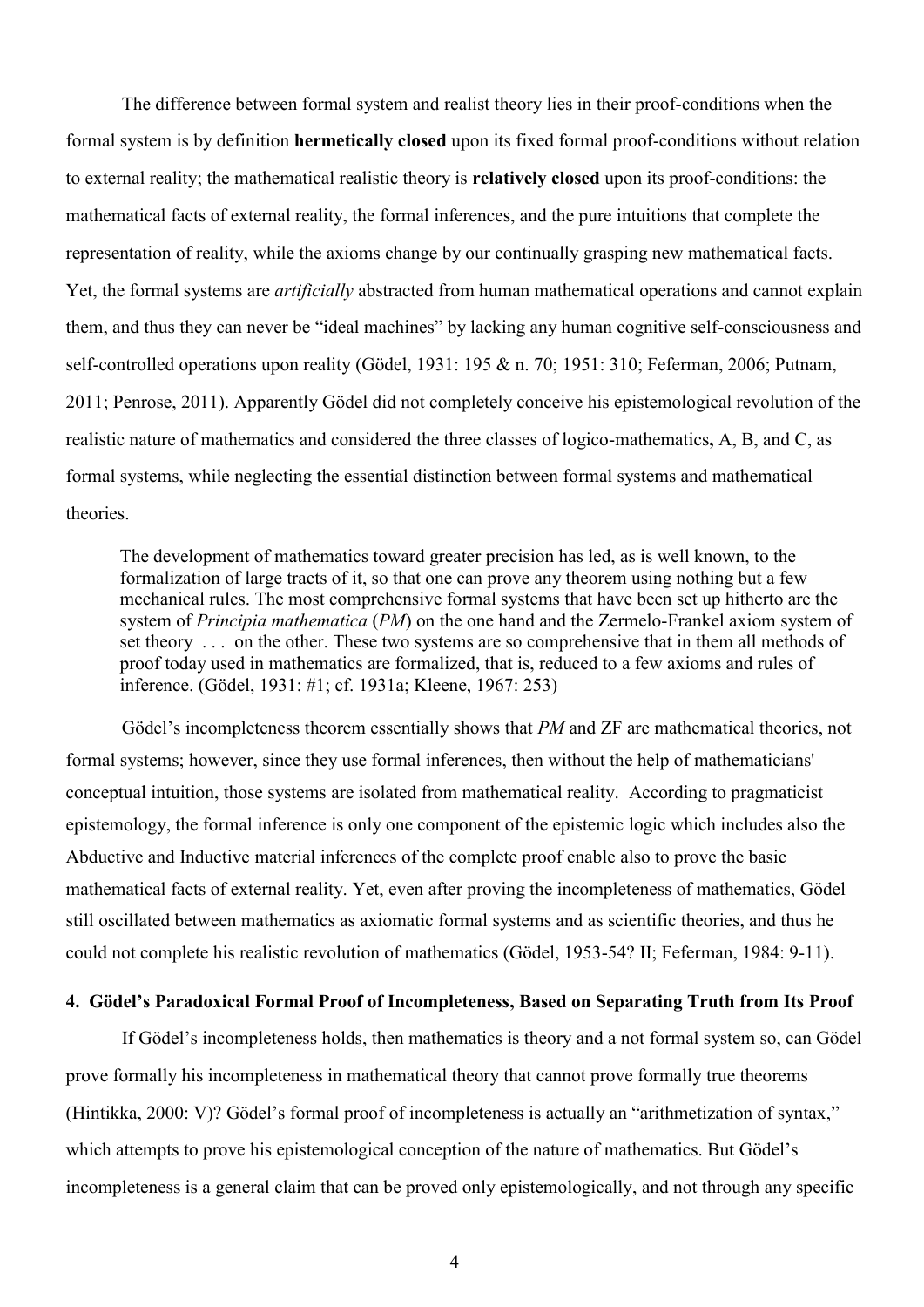theory about itself. It could be that in respect of a special mathematical theorem it can be prove that a specific theory (e.g., PM or ZF) is incomplete in respect to specific propositions and the given true mathematical facts; but it cannot provide a general proof of the nature of mathematics (Gödel, 1944:121).

Gödel arithmeticized the proof of the undecided proposition G1: "I am unprovable," by means of a *metamathematical description* in order to prove this unprovable mathematical proposition, "We therefore have before us a proposition that says about itself that it is not provable [in *PM*]" (Gödel, 1931: 151). The question is whether this formal proof can be considered proof of G1: "I am unprovable"? There are two problems here: (1) Can at all there be metalanguages, since meta-descriptions of mathematical languages can , at most, describe physical-syntactical signs, following Tarski, and not their meaning-contents, which we can only interpret, yet not in abstract models but in respect to experience (Wittgenstein, 1921, 1933-34: II.12; Gödel, 1953-54?: fn.34, p.203: Nesher, 1987, 2002: V)? (2) Can G1 be meaningful and "contentually true" that eventually represents a mathematical true fact (Gödel, 1931a: 203)?

If G1: "I am unprovable" is proved formally *true* in *PM*, then its claim of being unprovable is *false* because it was proved true [in *PM*] and cannot be unprovable, but when G1 is *false* then being unprovable in *PM* is *true* as it claims, and thus presenting a paradox like the liar paradox, and Gödel's trick of using a kind of paradoxical argument fails.

The analogy of this argument with the Richard antinomy leaps to the eye. It is closely related to the "Liar" too.<sup>14</sup> (Any epistemological antinomy could be used for a similar proof of the existence of undecidable propositions). (Gödel, 1931: 149)

Since any epistemological antinomy is void of truth, this means that its proof is also void of truth. It seems that Gödel felt this difficulty, and his way out of this paradoxical situation is to locate the *proof* at the metamathematical arithmetical language and thus separate this formal proof from the language of G1 with the assuming truth of its bizarre meaning.

From the remark that  $[R(q);q]$  says about itself that it is not provable, it follow at once that  $[R(q);q]$ is true, for  $[R(q);q]$  is indeed unprovable (being undecidable). Thus, the proposition that is undecidable *in the system PM* still was decided by metamathematical considerations. (Gödel, 1931: 151)

Why did Gödel take recourse in this "epistemological antinomy" as a trick and not proving the incompleteness of *PM* by showing that propositions "of the type of Goldbach or Fermat" are unprovable in it (Gödel1931a: 203)? It seems that Gödel intended a general proof of the nature of all mathematical theories in respect of their infinite mathematical reality (Agazzi, 1974: 24). Gödel's Platonist realism leads him to formulate his proof with the suffix *able* as his "provable" and "unprovable" terms. This means that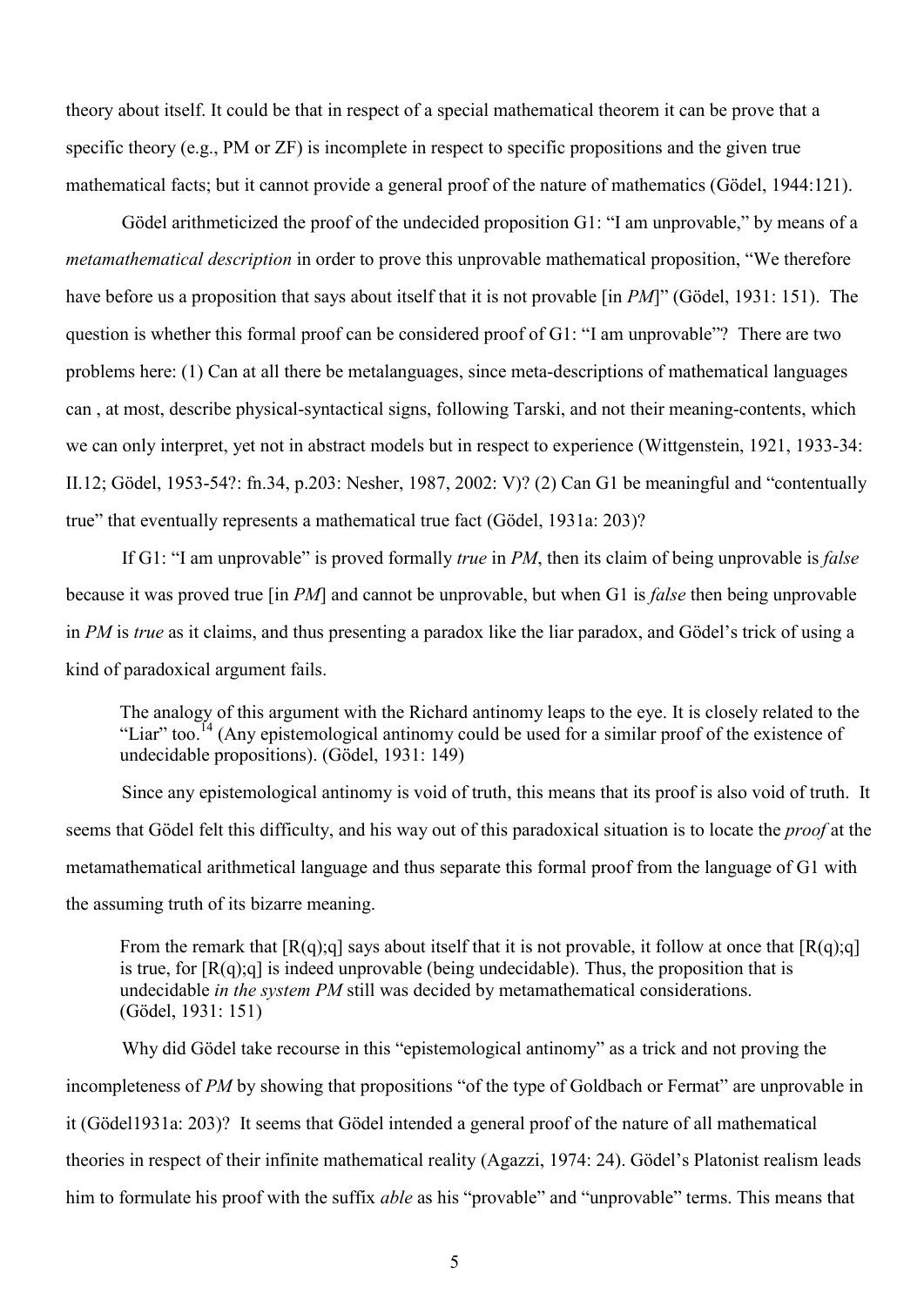since there are eternal and infinite true mathematical facts that eventually can be grasped by pure intuition, they are either provable or unprovable in any mathematical theory (Hintikka, 2000:29). In such Platonic epistemology, *truth* in reality and *proof* in theories are *separated*, which enables Gödel to separate the *proof* of G1 from the *truth* of the mathematical fact it is to represent, in order to avoid the paradox in proving his incomplete theorem of being "closely related to the 'Liar.'"

Finally it should be noted that the heuristic principle of my construction of undecidable number theoretical propositions in the formal systems of mathematics is the highly transfinite concept of 'objective mathematical truth' as *opposed* to that of 'demonstrability' . . . , with which it was generally confused before my own and Tarski's work (Gödel in a letter to Wang, Dec. 7, 1967, in Wang, 1974: 9; Feferman, 1984: 106-107; Franzèn, 2005: 2.4).

Hence, Gödel leans on the distinction between the liar proposition  $P^L$ : "I am lying" and the unprovable proposition  $P^U$ : "I am unprovable" since in the former we reach the liar paradox that if it is true then it is false and vice versa, whereas there is no such paradox of truth and falsity in the latter, since proof and truth are separated (Gödel, 1934 #7, 1951: 322-323; Hintikka, 2000:35-36; Devlin, 2002).

So we can see that the class  $\alpha$  of numbers of true formulas cannot be expressed by the propositional function of our system, whereas the class  $\beta$  of provable formulas can. Hence  $\alpha \neq \beta$  and if we assume  $\beta \subseteq \alpha$  (i.e., every provable formula is true) we have  $\beta \subset \alpha$ , i.e., there is a proposition A which is true but not provable.  $\sim$  A then is not true and therefore not provable either, i.e., A is undecidable (Gödel, 1934: 363).

Generally, Gödel separates the truth of mathematical facts, which can be grasped intuitively, from

the formal *proof* of propositions in mathematical theories and thus also, he can separate the attempted

formal *proof* of G1 from its seemingly representing the *truth* of a fact in the mathematical reality of *PM*.

Leaning on his Platonistic realism he could do it in order to avoid the possibility that G1 would be both true

and false like the Tarskian liar proposition.

Thus if truth for number theory *were* definable within itself, one could find a precise version of the liar statement, giving a contradiction. It follows that truth is not so definable. But provability in the system *is* definable, so the notions of provability and truth must be distinct. In particular if all provable sentences are true, there must be true non-provable sentences. The self-referential construction applied to provability (which is definable) instead of truth, then leads to a specific example of an undecidable sentence (Feferman, 1984: 106).

However, if the notions of truth and proof are not separated there are no "true non-provable sentences" and "the self-referential construction" of G1 leads to an "epistemological antinomy," a kind of the liar paradox. Metaphysical realists, such as Platonists and formal semanticists (e.g., Tarski), assume that truth is independent of proof and, by the bivalence of truth values, the principle of excluded middle, identify truth with reality, yet, not for complete formal systems (Gödel, 1929: 63; Penrose, 2011: 342-343).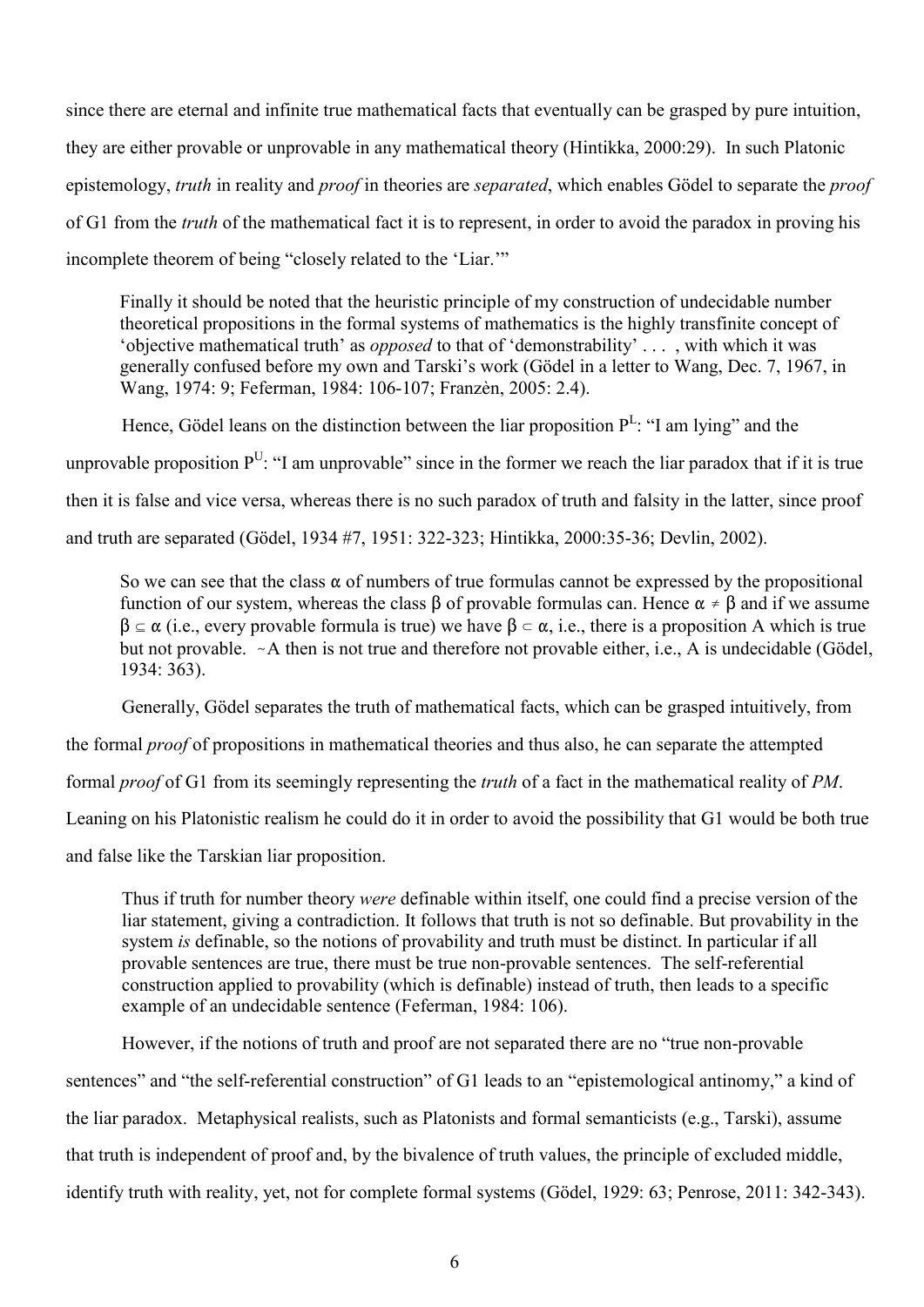Pragmaticists, however, show that for humans the truth and falsity of propositions consist only of that which we have already proved as such, since we cannot know truth from a Godly perspective (Nesher, 2002: V). Since there is no separation between truth and being proved, then we have to drop the expressions "provable" and "unprovable" from our epistemology. This terminology belongs to Metaphysical Realism, such as Gödel's Conceptual Realism, Popper's absolute truth, among others, in distinction from Pragmaticist Representational Realism (Nesher, 2002: III, V, VIII).

Therefore, without being proved true or false, propositions remain doubtful, and since no one has proved the truth or the falsity of the *liar* proposition, it is doubtful and there cannot be any paradox (Nesher, 2002: V). Hence the separation of truth from proof is epistemologically untenable and so also the separation between the liar paradox and the unprovable-provable antinomy, and thus, with the doubtful *unprovable* proposition we cannot prove anything (Hintikka, 2000:31-35). Although Wittgenstein sensed the paradoxical difficulty in Gödel's alleged proof of incompleteness, he could not explain it without having an epistemology of truth (Wittgenstein, 1937; Nesher, 1992; Floyd and Putnam, 2000; Floyd, 2001; Berto,  $2009: #9$ ).

How can Gödel prove that his crucial proposition is not logically provable by using the very same logic? And how we can know that the proposition in question is true if we cannot prove it? (Hintikka, 2000:29)

What, then, is the meaning of G1 if it were proved to represent a conceptual true fact in mathematical reality? And can we specify this true fact that the alleged meaning-content of G1 represents? Indeed, there is no mathematical fact that G1 represents, since it is not a proposition with real subject matter and clear content and if anything at all, it has only a shadowing meaning (Gödel, 1931a: 203; Weyl, 1949: 51; Feferman, 1984: 106). However, if G1: "G1 is unprovable" is void of real meaning and thus cannot be "contentually true" then it cannot represent any intended "mathematical objects or facts exist," according to Gödel's criticism of the syntactic conception of mathematics (Gödel, 1931a: 203, Gödel, 1953-54?: #30; Agazzi, 1974: 24; Feferman, 1984: 103). Hence the arithmeticized proof of G1 is only mechanically connected to the object language and has nothing to do with its meaning (Tarski, 1944; Nesher, 1987, 2002: V; Floyd, 2001: III). Then if G1 can be proved formally, any sentence can be proved emptily and the system or theory in which it is proved is inconsistent (Gödel 1931a: 203).

This formulation of the non-feasibility of the syntactic program (which also applies to finitary mathematics) is particularly well suited for elucidating the question as to whether mathematics is void of content [in the sense that no mathematical objects or facts exist]. For, if *prima facie* content of mathematics were only a wrong appearance, it would have to be possible to build up mathematics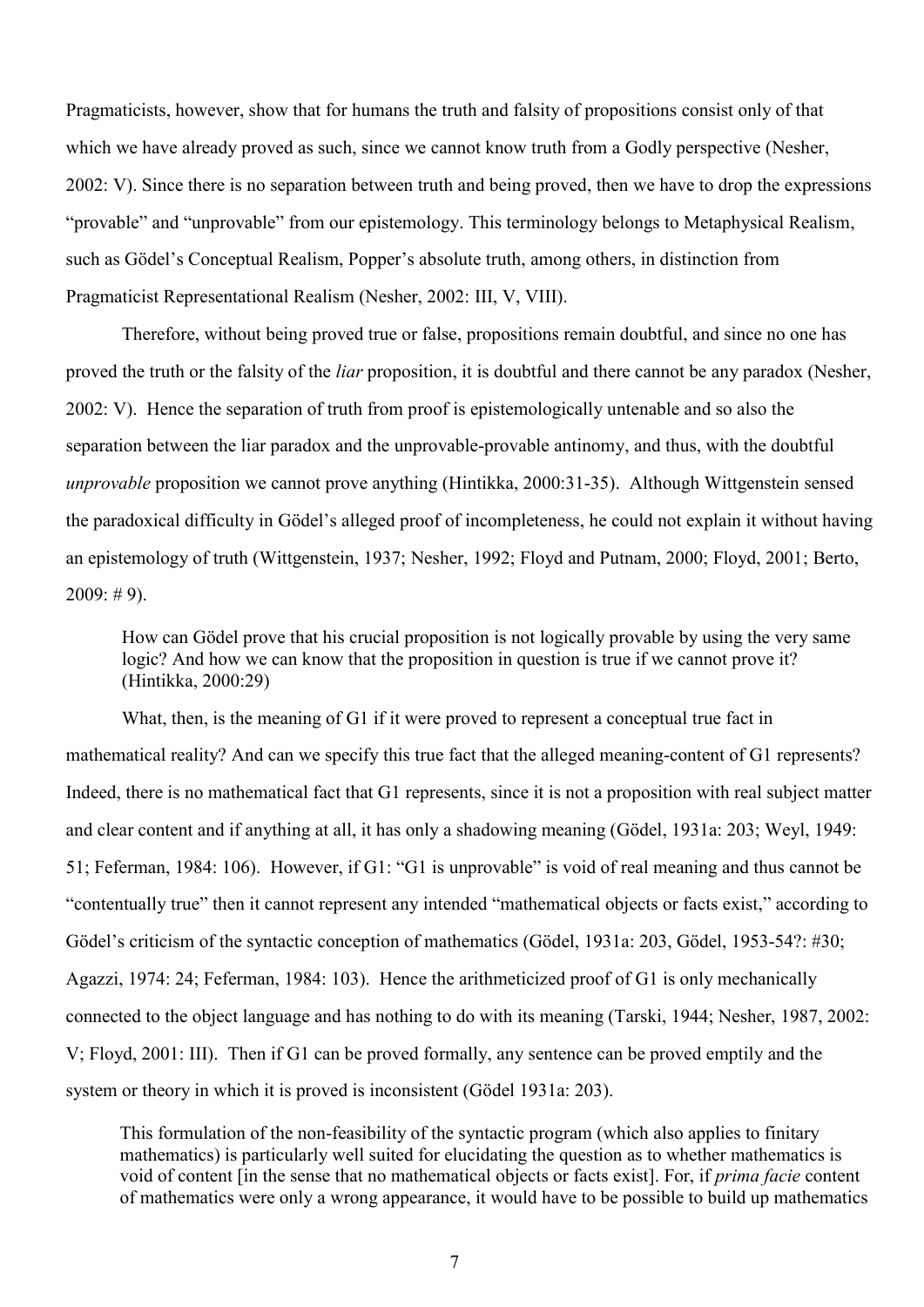satisfactorily without making use of this "pseudo" content. (Gödel, 1953-54?: #30; Hintikka, 2000: 29)

However, the meaning-contents of scientific theories are based on our experiential confrontation with external reality and mathematical reality, as well. Thus, the basic facts of mathematical reality cannot be proved formally in theory from its axioms and the question is how we prove their truths and whether we can grasp their truths by pure mathematical intuition (Gödel, 1944: 21).

It is turned out that (under the assumption that modern mathematics is consistent) the solution of certain arithmetical problems requires the use of assumptions essentially transcending arithmetic, i.e., the domain of the kind of elementary indisputable evidence that may be most fittingly compared with sense perception. (Gödel, 1944: 121; cf. Gödel, 1953: #34)

This Gödel insight fits the pragmaticist understanding of the role of epistemic logic proofs in all empirical sciences, mathematics included (Gödel, 1947: 182-183, 1964: 268-269; Nesher, 2002, 2007; Chihara, 1982). The central problem in the epistemology of mathematical theories concerns an explanation of mathematical reality: What is it and how do we prove the propositional facts of mathematics (Kitcher, 1984; Nesher, 2002: X)? Since this reality cannot be known by any axiomatic mathematical theory, there may be other methods to know it, such as Gödel's mathematical intuition grasping mathematical true facts, or rather the epistemic logic we operate to quasi-prove the truth of our perceptual judgments representing mathematical reality (Agazzi, 1974: 24).

(Assuming the consistency of classical mathematics) one can even give examples of propositions (and in fact of those type of Goldbach or Fermat) that, while contentually true, are unprovable in the formal system of classical mathematics. Therefore, if one adjoins the negation of such a proposition to the axioms of classical mathematics, one obtains a consistent system in which a contentually false proposition is provable. . . . (Gödel 1931a: 203).

The discrepancy between Gödel's intuition about the realistic nature of mathematics and his attempt to prove propositional facts formally can be resolved by the Peircean epistemic logic of complete proofs. Through it, we can prove the truth of the basic propositional facts of mathematics, discover hypothetical axioms, and evaluate their truth upon the true facts of mathematical reality.

The question is, why nevertheless did Gödel's formal proof of the incompleteness of mathematical theories were accepted almost without questioning the problematic "epistemological antinomy?" It may be that the generation of Frege and Hilbert, and the next one, were captivated by the deductivist-formalist agenda and the analytic formal semantic epistemology with the metalanguages hierarchies, which could not seriously reevaluate this proof (Dawson, 1984). Since the realistic conception of mathematics expresses mathematicians' intuition about their work, then what Gödel offered about the incompleteness of mathematical theories is accepted naturally: i.e., that there are "contentually true" propositions in the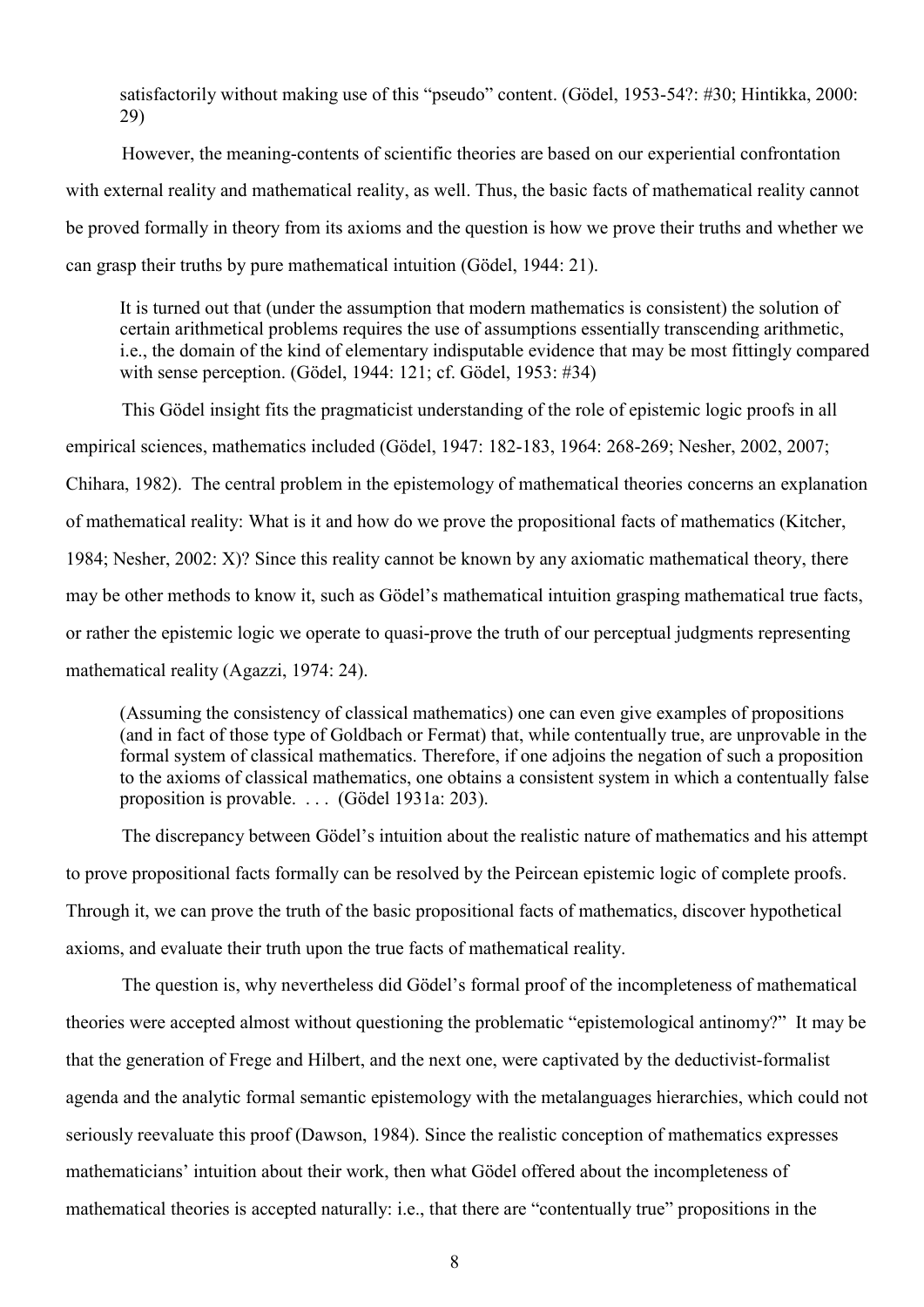language of theory that cannot be proved except by extended axiomatic theories (Hintikka, 2000: V).

## **5. The Pragmaticist Epistemology of Cognitive Empirical Representations of External Reality**

The deviation of formal systems from human working with mathematical theories can be explained by suggesting that *formal systems are only realistic theories in disguise* or *utopian; i.e., impossibly "ideal machines*" of different degrees (Dawson, 1984:79; Nesher, 2001b).

By the turn of this century mathematics, 'the paradigm of certainty and truth', seemed to be the real stronghold of orthodox Euclideans. But there are certainly some flaws in the Euclidean organization even of mathematics, and these flaws caused considerable unrest. Thus the central problem of all foundational schools was: 'to establish once and for all the certitude of mathematical methods'.<sup>1</sup> (<sup>1</sup>) Hilbert, 1925). However, foundational studies unexpectedly led to the conclusion that a Euclidean reorganization of mathematics as a whole may be impossible; that at least the richest mathematical theories were, like scientific theories, quasi-empirical. Euclideanism suffered a defeat in its very stronghold (Lakatos, 1978: 30).

The formal systems with their formal proofs, though aiming to increase the power of formal computations, yet as far as they estranged from human cognitive operations representing reality their efficiency is decreased. The advantage of human cognitive operations lies in its having self-consciousness and self-control in confronting the mathematical, physical, and other realities, which enable correcting errors and evolving human knowledge (Gödel, 1972a: 305-6; Nesher, 1990, 1999; Hintikka, 1997: 5.7, 2000: X; Putnam, 2011: 15.4). In this perspective, we can understand the epistemology of the "Exact Sciences," the issue of the Königsberg Conference in September 1930, in which Gödel announced his discovery of incompleteness; namely, that even mathematics is not pure science and is only relatively exact (Nesher, 2002: X).

. . . as far as the laws of mathematics refer to reality, they are not certain; and as far as they are certain, they do not refer to reality. (Einstein, 1921)

 Gödel's incompleteness theorem is about the relativity of any mathematical theory in respect to its proofconditions in representing mathematical reality.

There is in fact in the light of hindsight a major puzzle about Gödel's insights and about the way he put them to use. One of his greatest achievements, arguably the greatest one, was to show the deductive incompleteness of elementary arithmetic. (Hintikka, 2005: 536)

Hintikka obscures the issue that the incompleteness of any scientific theory, including elementary arithmetic, is due not only to the incompleteness of formal deductive inferences; scientific theories with their complete epistemic logical proofs are also incomplete and are true only upon their specific proofconditions and therefore, they are incomplete in respect to reality we endeavor to represent. Since all our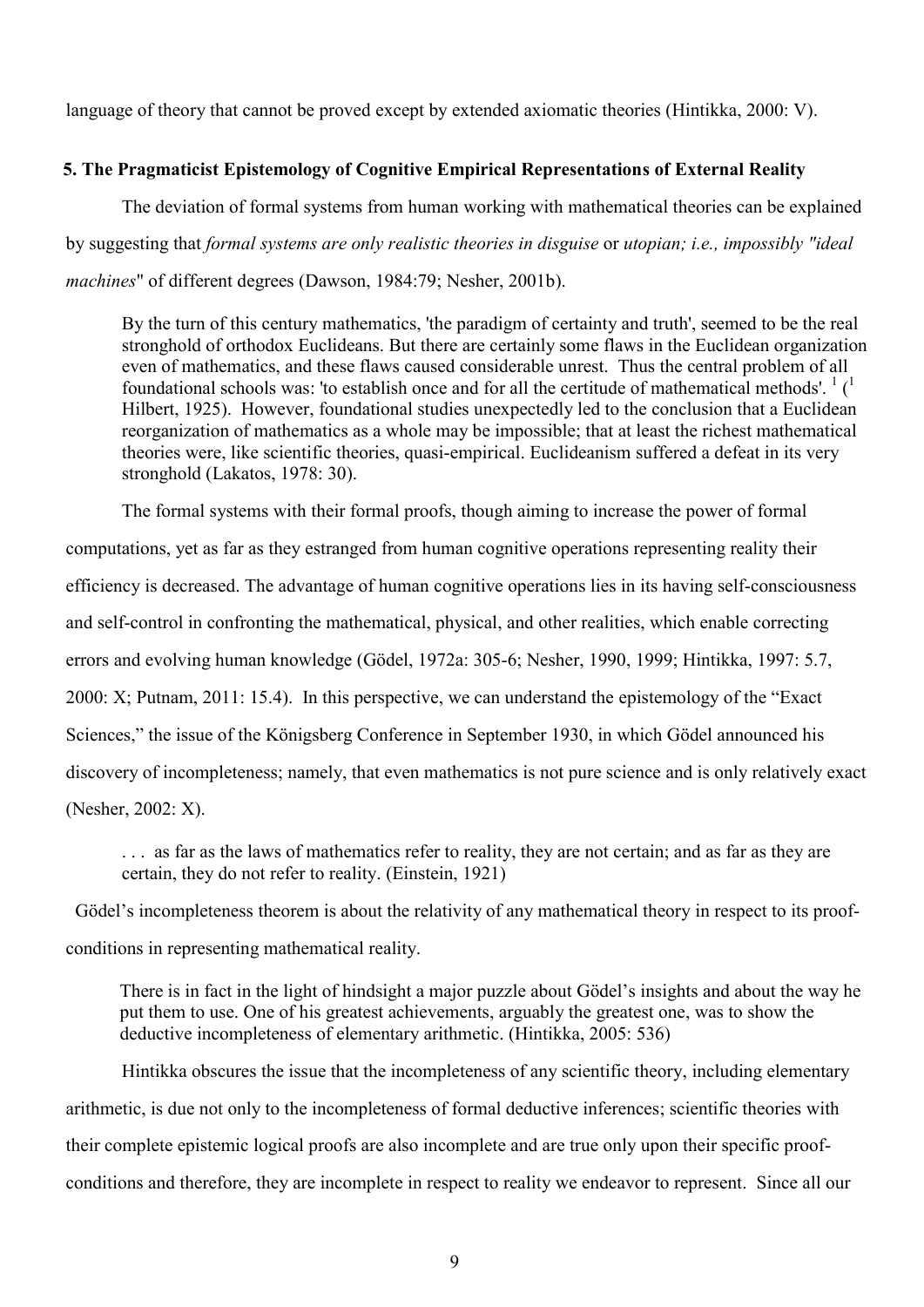knowledge of reality is based on perceptual experience in confrontation with reality, so also is our mathematical experience in confrontation with its reality, which cannot comprise Platonist abstract objects. The distinction between completeness of axiomatic formal systems and the incompleteness of mathematical and other scientific theories is not logical but, rather, epistemological and can be proved with pragmaticist epistemic logic (Nesher, 2002, 2007; Wittgenstein, 1933-34: 296).

The nontriviality of the proof of completeness for limpid logic must be forcefully presented the possibility to Platonist Gödel that there were propositions that are *arithmetically* true but not provable within a formal system of arithmetic. (Goldstein, 2005: 154)

Thus, Gödel's "evident without proof" of true propositions that were not proved in specific formal systems, illustrates that cognitive confrontation with external reality cannot be formalized. According to Gödel the basic true mathematical facts can be grasped intuitively and from them the axioms are intuitively accepted as true without proofs.

Of course, the task of axiomatizing mathematics proper differs from the usual conception of axiomatics insofar as the axioms are not arbitrary, but must be correct mathematical propositions, and moreover, evident without proof. There is no escaping the necessity of assuming some axioms or rules of inference as evident without proof, because the proofs must have some start point. (Gödel, 1951: 305).

However, since there is no human truths without proofs this can be undertaken only by quasi-proofs of basic perceptual judgments representing reality in complete epistemic logic, the trio sequence of the material logical inference of Abductive discovery, the Deductive necessary inference and the material inference of Inductive evaluation (Nesher, 2002: V, X). Hence, the impossibility of proving formally in metamathematics the theorem of unprovability is also due to the impossibility of proving formally the truth of propositional facts of external mathematical reality, "because the proofs must have some start point" and their proved truth is the "start point." This is hinted by Russell about the empirical assumptions of mathematics, and so Gödel, too, cannot prove G1 formally in an incomplete mathematical theory (Russell, 1914; Nesher, 2002: V). With the cognitive epistemic logic, we start from the quasi-proof of the basic perceptual facts of our knowledge of reality without any miraculous "given." Thus, we can discard the transcendental *a priorism* while all our knowledge is empirical (Nesher, 2007).

**[3] The Entire Perceptual Operation: Complete** *Trio* **of Abduction, Deduction, and Induction:**  $\bf{Abduction}((C^{\rm Ab}(A^{\rm Ab}\rightarrow C^{\rm Ab})=\!\!>\!\!A^{\rm Ab})+\bf{Deduction}((A\rightarrow C)^{\rm Ab}~A^{\rm Ab})\rightarrow C^{\rm Dd})+\bf{Induction}((A^{\rm Ab},C^{\rm In})\sim\!\!>\!\! (A^{\rm Ab}\rightarrow C^{\rm In}))$ Where:  $\Rightarrow$  is the Abductive *plausibility connective* suggesting the concept  $A^{Ab}$ ,  $\rightarrow$  is the Deductive *necessity connective* from which the abstract object  $C^{Dd}$  is inferred, and  $\gg$  is the Inductive *probability*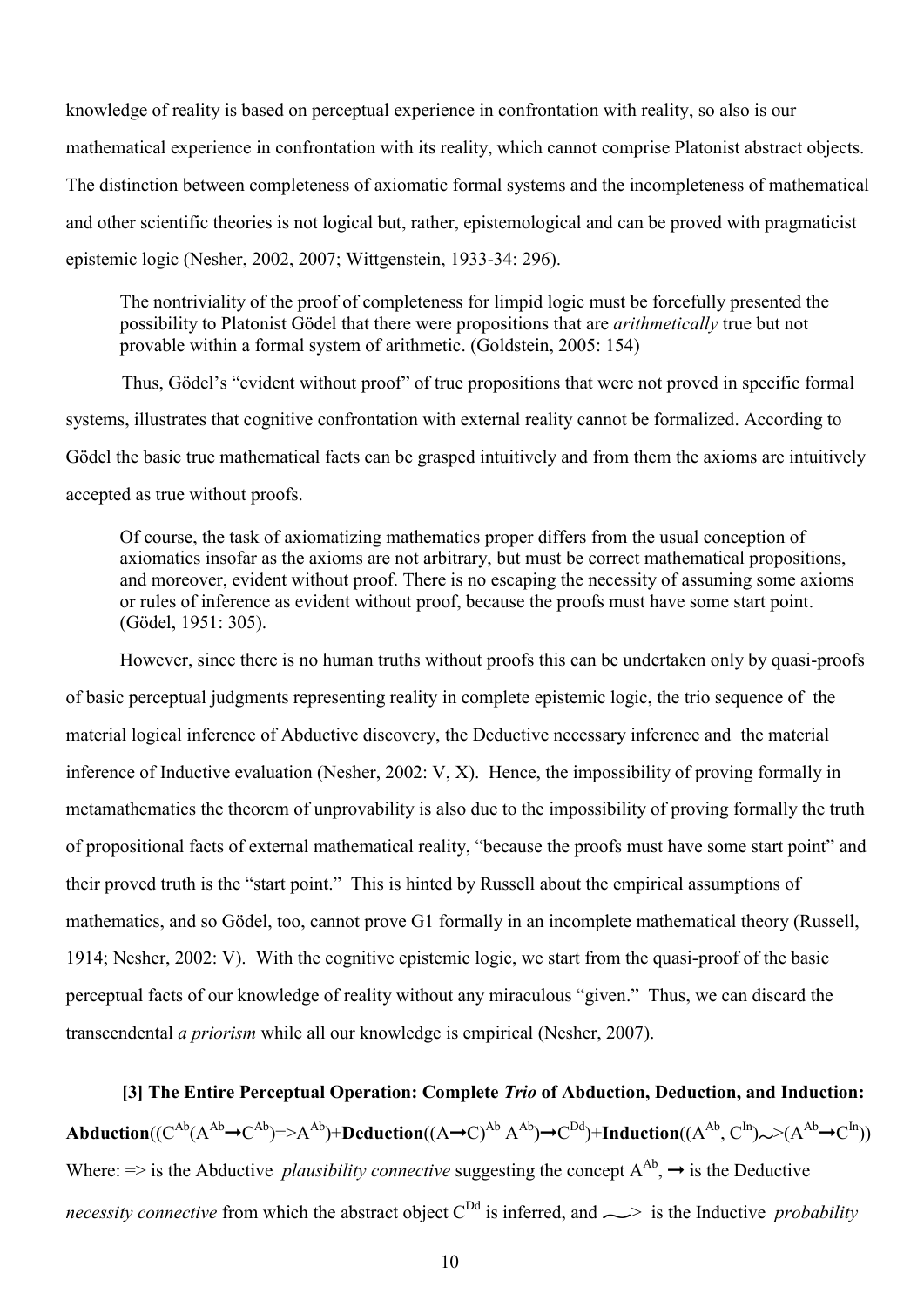*connective* evaluating the relationship between the concept  $A^{Ab}$  and the new experiential object  $C^{In}$ , when  $C<sup>In</sup>$  is similar to  $C<sup>DA</sup>$ . From this epistemological position, it is amazing that Gödel, by using pure intuition and thus admitting the limitation of formal proofs, nevertheless attempted to prove the incompleteness of mathematical theories by incomplete formal inference (Gödel, 1931: #1, 1951: 304-306; Dawson, 1984: #2; Hintikka, 2005: 536).

Indeed, Lakatos and Putnam's conception of the *quasi-empirical* proofs in mathematics seem analogical to Gödel's mathematical proofs with intuitive grasps of true facts and his other intuitive inferences. Howevr, the Peircean epistemic logic of the *trio* inferences is the solution to the limitation of formal logic, yet not as the *quasi-empirical method* based on convention but *empirically quasi-proving* the *truth* of the basic propositions upon mathematical *external reality*. Thish is the only way to reach *convention* and for realism in human knowledge including mathematical knowledge (Lakatos, 1967[1978]: 36; Putnam, 1975: 63-77). The Pragmaticist overcoming of Gödel's Platonism is that all our knowledge develops from our sense-perception confrontation with external reality, and therefore conceptual realism with its pure intuition is only *disguised* empirical knowledge of reality. Since for Gödel mathematical reality consists of abstract entities, the analogy with empirical sciences is incomplete. The following is a schema of perceptual quasi-proof of perceptual judgment representing external reality (cf. [3]):

# [4] **Perceptual Experience of Interpreting Cognitive Signs in Representing Physical Objects: Quasi-proof of the Truth of Perceptual Judgment**

In t e r p r e t a t i o n relations evolve hierarchically From Pre-verbal Sensorimotor Signs to Propositional Judgment



The signs representing a **Real Object** constitute the **Iconic** Feeling of **Object Shapes**, the **Indexical** reaction to it being the *Immediate Object* pre-symbolic representation, and their synthesis in the **Symbolic** *Concept represents* the *Real Object* by the true **Perceptual Judgment**. Recognizing that our knowledge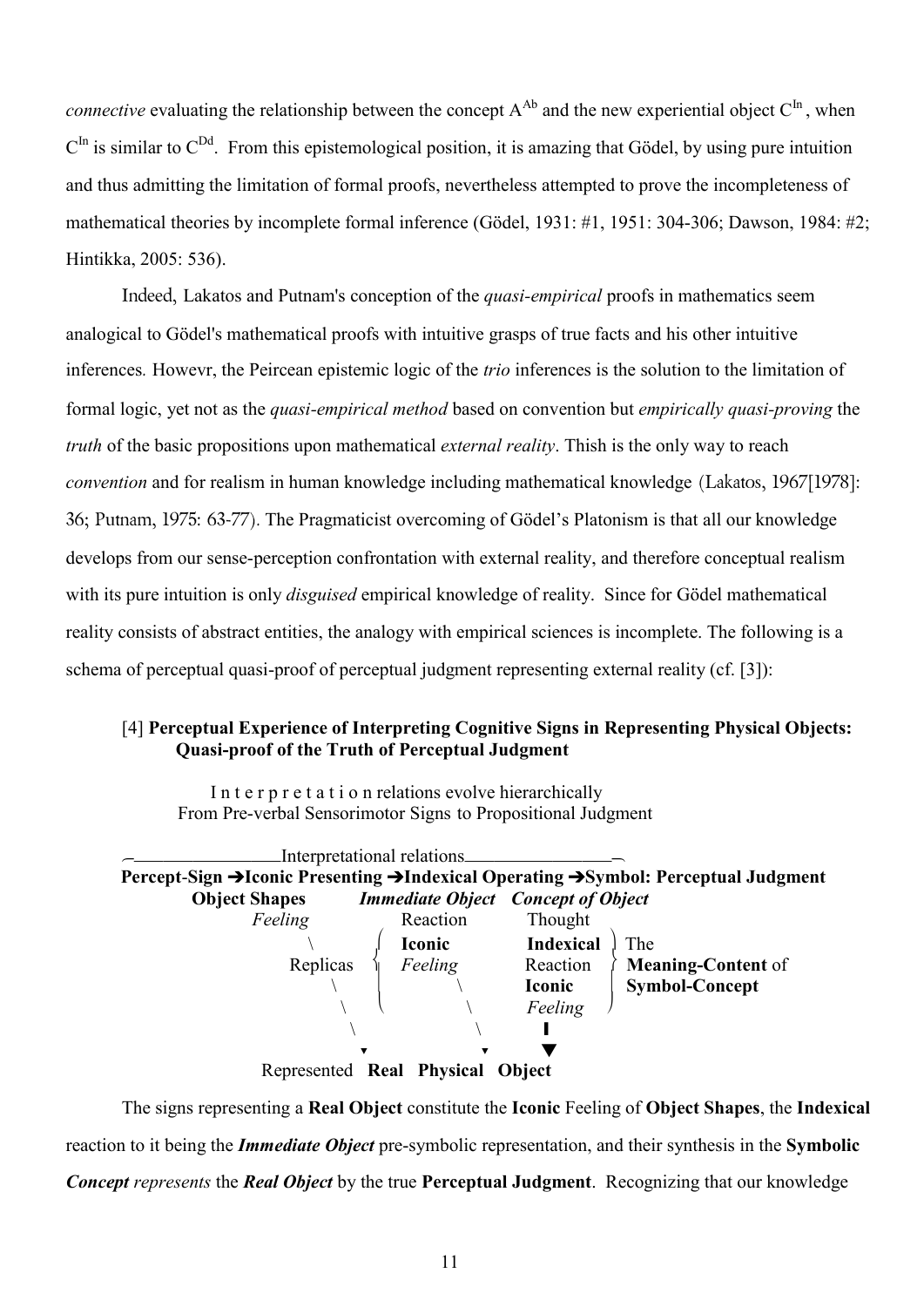starts from perceptual confrontation with reality, we can understand Gödel's problem with *grasping* ideal entities through pure intuition, like the Kantian *Intellectual Intuition* in grasping *supersensible objects*, which only a *supernatural being* can do (Gödel, 1951; Dummett, 1981: 251-252). It is upon such basic knowledge that all our theories develop through the discovery of hypotheses (Nesher, 2008).

But despite their remoteness from sense-experience, we do have something like a perception of the objects of set theory, as it seems from the fact that the axioms *force* themselves upon us as being true. I don't see any reason why we should have less confidence in this kind of perception, i.e., in mathematical intuition, than in sense-perception, which induces us to build up physical theories and to expect that future sense perceptions will agree with them, and, moreover, to believe that a question not decidable now has meaning and may be decided in the future. (Gödel, 1964: 268; emphasis added; Weyl, 1949: 235)

We can compare this feeling of *force* to Frege's feeling the *force* of truth in indicative sentences:

We declare the recognition of truth in the form of an indicative sentence. We do not have to use the word "true" for this. And even when we do use it, *the real assertive force* lies not in it but in the form of the indicative sentence, and where this loses its assertive force the word "truth" cannot put it back again. (Frege, 1918: 89-90, emphasis added; cf. Nesher, 2002: VI.5.)

Such a feeling of the force of truth is the feeling of the self-controlled perceptual quasi-proofs of our

perceptual judgments, and "the fact that the axioms *force* themselves upon us" is the feeling of the

Abductive discovery and Inductive evaluation of the axioms as hypotheses, through the instinctive, practical

and rational operation of epistemic logic. Thus, mathematical theories are also based on perceptual

experience confronting its external reality. The question is how mathematical reality differs from physical

reality (Putnam. 1975: #4, 1994: # 12).

### **6. What, Therefore, Is the** *Mathematical Reality* **That Mathematical Theories Represent?**

Since all our knowledge of reality is based on perception and introspection, then basic mathematical knowledge is also based on such experiences (Wang, 1974: VII.3; Nesher, 2002: III). The basic *Mathematical reality* that we initially represent consists of *our operations of counting, grouping, and measuring physical objects* when confronting our environment (Nesher, 1990, 2002: V, 2007).

. . . the primitive man could count only by pointing to the objects counted, one by one. Here the object is all-important, as was the case with early measures of all peoples. The habit is seen in the use of such units as the foot, ell (elbow), thumb (the basis for our inch), hand, span, barleycorn, and furlong (furrow long). In due time such terms lost their primitive meaning and we think of them as abstract measures. In the same way the primitive words used in counting were at first tied to concrete groups, but after thousands of years they entered the abstract stage in which the group almost ceases to be a factor. (Smith, 1923: 7)

Hence, arithmetic and geometry were historically basic human modes of quantitative operations on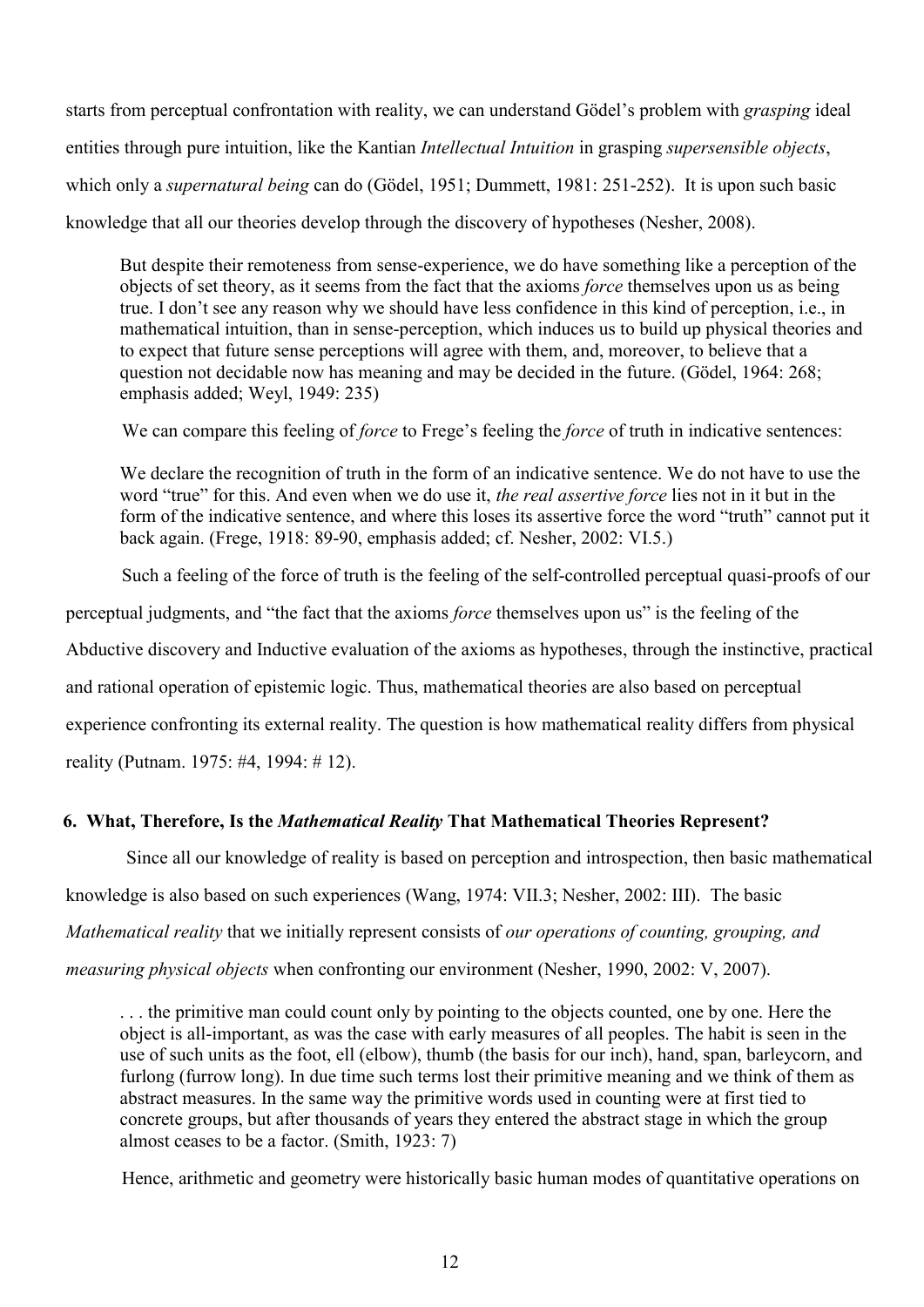physical objects. With our sensual perception, we represent these operations, yet not the engaged physical objects and not the involved conceptual number signs, but their combination in these operations themselves. Hence, the perceptual representation of these operations, being our basic representation of mathematical reality, is "a kind of visual justification which the Egyptian employed" (Gittleman, 1975: 8, 27-31; Parsons, 1995: 61). The arithmetical numbers are neither *physical objects* nor *abstract concepts*, but the *conceptual components of our quantitative operations with physical objects*. We assign numbers to these intentional cognitive operations *cum* physical maneuvers as signs of these operations. The *discovery* of the first concepts of these operations of enumeration consist of natural numbers; and the further *discovering* of their expansion through abstractions and generalizations constitutes our new mathematical hypotheses, which will be evaluated upon the extended mathematical reality (Gödel, 1944:128, 1964:268; Martin, 2005: 207; Spinoza, 1663).

But consider a physical law, e.g., Newton's Law of Universal Gravitation. To say that this law is true . . . one has to quantify over such non-nominalistic entities as forces, masses, distances. Moreover, as I tried to show in my book, to account for what is usually called 'measurement' – that is, for the numericalization of forces, masses, and distances – one has to quantify not just over forces, masses, and distances construed as physical properties . . . , but also over *functions from* masses, distances etc. *to real* numbers, or at any rate to rational numbers. In short – and this is the insight that, in essence, Frege and Russell already had – a reasonable interpretation of the *application* of mathematics to the physical world *requires* a realistic interpretation of mathematics. (Putnam, 1975: 74)

The realistic understanding of mathematics that I suggest here is that mathematical reality is not an interpretation in the physical reality the physical sciences represent but it is the human operations of counting, groping, and measuring physical objects and their relations, being the basic mathematical reality upon its true representation the mathematical abstract and generalized theories are developed (Putnam, 1975: 77-78; Weyl, 1949: 235).

These basic operations are known by their perceptual representations; however, when we abstract, generalize, and further recombine the arithmetical components of these operations with our intellectual intuition, we continue to self-control them perceptually. Although the new mathematical structures are based on our perceptual confrontation with the reality of operations, when we elaborate them into more complicated kinds of mathematical structures they seemed detached from their reality as abstract conceptual entities grasped by pure intuition. Actually they are evolving in hierarchical relations between *senseperception* and *intellectual intuitions* in our knowledge of mathematical reality without this reality being divided into "two separate worlds (the world of things and the world of concepts") (Gödel, 1951: 321).

On the other hand, we have a debate between Realism—mathematical things exist objectively, independently of our mathematical activity—and Constructivism—mathematical things are created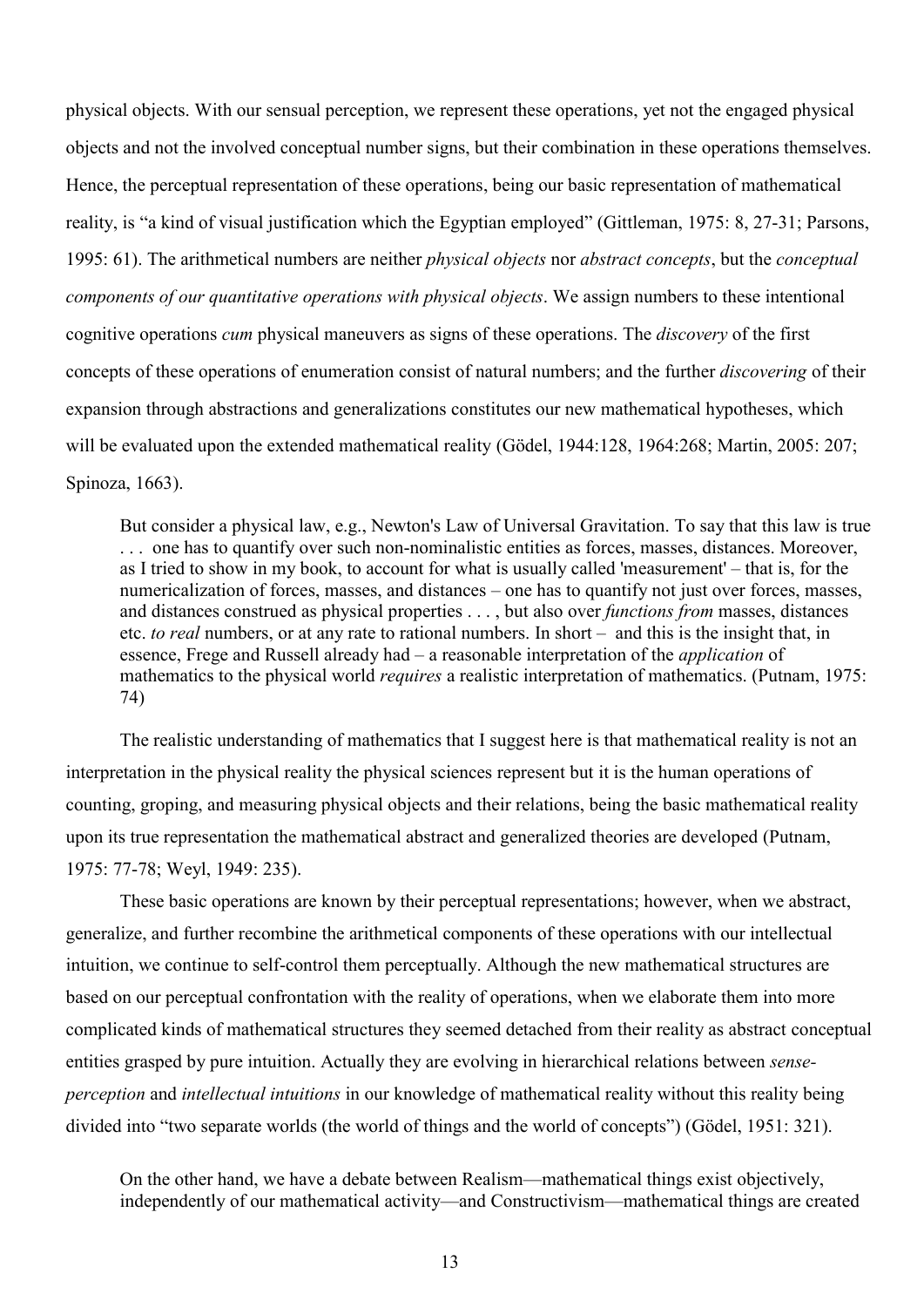by our mathematical activity. We want to know how much of this can be regarded as continuous with the practice itself. (Maddy, 1997: 191)

The question is about the relationship of our mathematical activity with mathematical structures such that if they are external mathematical reality how we know them, and if they are our constructions, how can we apply them in our empirical theories (Heyting, 1931: 52-53; Dedekind, 1901:15-16)? The solution to this predicament between Metaphysical Realism and Phenomenological Constructivism is that mathematical reality *exists objectively,* yet *not independently* of our mathematical activity. Mathematical reality is our intentional self-controlled mathematical operations on physical objects, such as 1 apple and 1 apple are 2 apples, which are connected with our perceptual representation of this operation as a certain behavioral reality. Hence, we perceptually quasi-prove the truth of our perceptual judgment that " $1 + 1 =$ 2," representing a mathematical operation, and thereby discover the structures of arithmetical numerical signs. Then, by discovering and proving the true representation of new mathematical operations, we hypothesize general theories, such as Peano's Arithmetic; finally, by evaluating them, we extend our knowledge of mathematical reality (Smith, P., 2007: #28.3). In this way we discover the construct of mathematical theories although the Constructivists consider the theories themselves as mathematical reality and not as representations of mathematical operations reality (Resnik, 1997). Hence, only by quasi-proving the truth of perceptual facts representing mathematical operations do we represent mathematical reality.

### **[5] The Double Layer of Mathematical Operations: (1) Counting Physical Objects; (2) Perceptual Quasi-proving the Truth of Discovering the Numerical Signs of the Operation (Peirce, 7.547)**

I n t e r p r e t a t i o n Relations evolve From Pre-verbal Signs to Propositional Judgment

*The Cognitive Representation of Mathematical Reality***: Discovering and Operating Numerical** *Signs* Reflective Interpretational Relations

 **(2) Percept**-**SignIconic PresentingIndexical OperatingSymbolic Notion: Perceptual Judgment** Object Shapes*Immediate Object*Representing Reality **Numerical Counting**

 **(1)** *Human Self-Controlling of Numerical Operations* **of** *Counting and Measuring Physical Objects* **Mathematical Reality**

Gödel considers abstract mathematical theories analogous to physical theories such that mathematical axiomatic theories representation of mathematical abstract reality precedes their application to the empirical world but it is not the reality of human mathematical operations themselves on physical objects:

". . . the applications of mathematics to the empirical world, which formerly were based on the intuitive truth of the mathematical axioms, . . ." (Gödel, 1953:#12)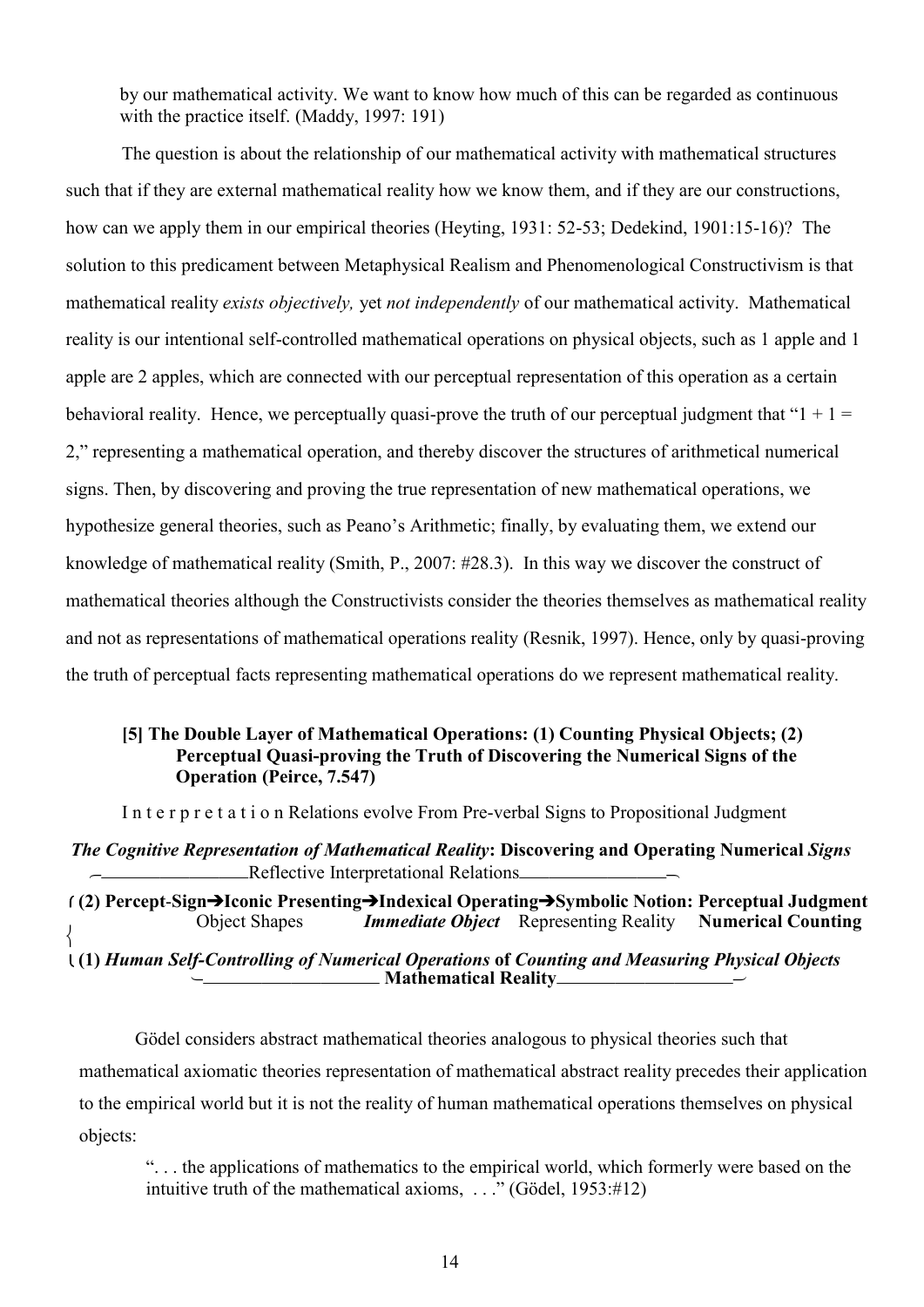In contrast to Gödel's role of intuition to grasp the truth of mathematical abstract facts, we can perceptually prove the truth of propositional facts representing the reality of mathematical operations (Wittgenstein, 1956: III, 44). By understanding that mathematical reality consists of perceptually selfcontrolled operations, we can see how Gödel confuses the meaning-contents of mathematical symbols, which are the immediate modes representing numerical operations, with his Platonist mathematical abstract objects. These immediate modes of representation are the Peircean indexical representations of real objects which in mathematics are the factual operations of mathematical reality. Here we can discern Gödel's close insight of Peirce's conception of the perceptual "immediate object" component of symbols representing mathematical reality (Peirce, *CP*: 8.183, 8.343 [1908]; Nesher, 2002: II).

It should be noted that mathematical intuition need not be conceived of as a faculty giving an *immediate* knowledge of the objects concerned. Rather it seems that, as in the case of physical experience, we *form* our ideas also of those objects on the basis of something else which is immediately given. Only this something else here is *not* or not primarily, the sensations. That something beside the sensations actually is immediately given follows (independently of mathematics) from the fact that even our ideas referring to physical objects contain constituents qualitatively different from sensations or mere combinations of sensations, e.g., the idea of object itself, whereas, on the other hand, by our thinking we cannot create any qualitatively new elements, but only | reproduce and combine those that are given. Evidently the "given" underlying mathematics is closely related to the abstract elements contained in our empirical ideas. It by no means follows, however, that the data of this second kind, because they cannot be associated with actions of certain things upon our sense organs, are something purely subjective, as Kant asserted. Rather they, too, may represent an aspect of objective reality, but, as opposed to the sensations, their presence in us may be due to another kind of relationship between ourselves and reality. (Gödel, 1964: 268)

Here Gödel's distinction between sensual perceptions and mathematical intuitions of the reality of abstract mathematical objects is the Pragmaticist distinction between the immediate iconic-sensual sign and the indexical-reaction being the "immediate object," the "abstract element" which is only the sign *representing* the *real object*. This Gödel's distinction is based on a confused epistemology that replaces the *meaning-contents* of such mathematical propositions with the *external reality they represent* (Gödel, 1953/54?: #35). It is Peirce's conception of the cognitive "immediate object," representing the real object that Descartes calls "objective reality" in distinction from "formal reality," the real object, without being able to explain it as perceptual cognitive representation of external reality (e.g., Peirce, CP: 8.183, 8.343; Nesher, 2002: II, III, V; Feferman, 1998; Parsons, 2008: Chap. 6). The following is a schema of a mathematical reality operation represented by the perceptual *immediate object* as the meaning-content of the symbolic sign of mathematics: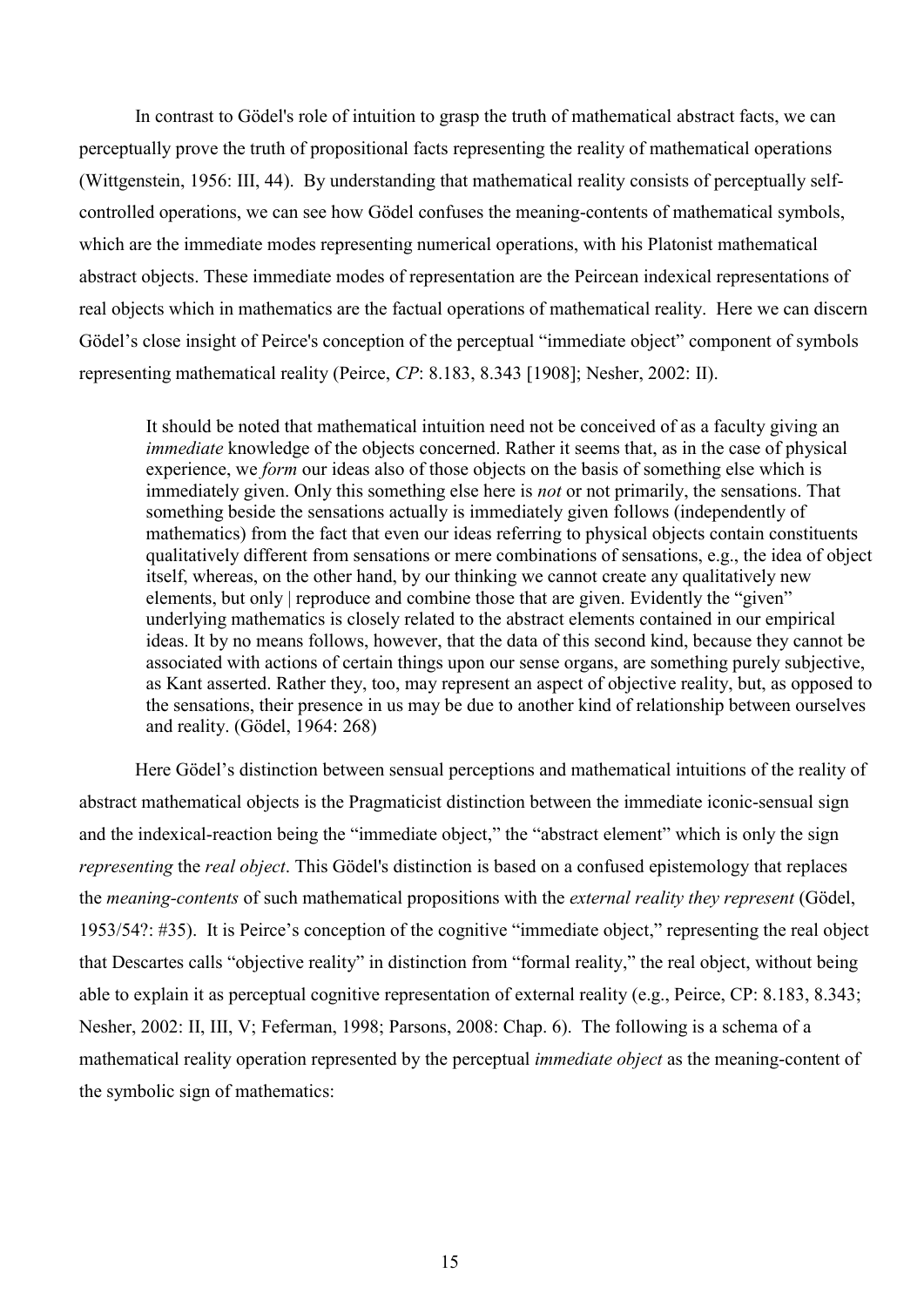## **[6] Perceptual Representation of the Cognitive Operation of Counting Physical Objects by Quasi-proving the Truth of Its Perceptual Judgment of Mathematical Operation**

In t e r p r e t a t i o n relations evolve From Pre-verbal Signs to Propositional Judgment *The Cognitive Representation of Mathematical Reality***: Discovering and Operating Numerical** *Signs* **EXECUTE:** Reflective Interpretational Relations

| Percept-Sign→Iconic Presenting→Indexical Operating→Symbolic Sign: Perceptual Judgment of |                         |                          |                            |
|------------------------------------------------------------------------------------------|-------------------------|--------------------------|----------------------------|
| Feeling                                                                                  | Reaction                | Thought                  | Counting: " $2 & 2$ are 4" |
| <b>Objects Shapes</b>                                                                    | <b>Immediate Object</b> | <b>Represent Objects</b> |                            |
|                                                                                          | <b>Iconic</b>           | <b>Indexical</b>         | The                        |
| Replicas                                                                                 | Feeling                 | Reaction                 | <b>Meaning-Content of</b>  |
|                                                                                          |                         | <b>Iconic</b>            | <b>Symbol-Concept</b>      |
|                                                                                          |                         | <b>Feeling</b>           | Relation of                |
|                                                                                          |                         |                          | Representation             |

*Human Self-Controlling of Numerical Operations* **of** *Counting and Measuring Physical Objects* **Mathematical Reality**

An echo of this explanation is noticed in Gödel's insight into the realist nature of mathematics:

. . . [mathematics] in its simplest form, when the axiomatic method is applied, not to some hypothetico-deductive system as geometry (where the mathematician can assert only the conditional truth of the theorems), but mathematical proper, that is, to the body of those mathematical propositions, which hold in an absolute sense, without any further hypothesis. There must exist propositions of this kind, because otherwise there could not exist any hypothetical theorems | either. For example, *some* implications of the form:

If such and such axioms are assumed, then such and such theorems hold, must necessarily be true in the absolute sense. Similarly, any theorem of finitistic number theory, such as  $2 + 2 = 4$ , is no doubt, of this kind. (Gödel, 1951: 305; cf. 322)

The perceptual representation of basic mathematical operations is the quasi-proved true empirical

facts of mathematical reality, but not an ideal one. Yet this seems to be an unbridgeable gap for Penrose.

. . . real numbers are called 'real' because they seem to provide the magnitudes needed for the measurement of distance, angle, time, energy, temperature, or of numerous other geometrical and physical quantities. However, the relationship between the abstractly defined 'real' numbers and the physical quantities is not as clear-cut as one might imagine. Real numbers refer to *mathematical idealization* rather than to any actual physically objective quantity. (Penrose, 1989: 112-113; cf. Penrose, 2011: 16:1)

Hence, Popper's amazement as to why mathematics can be applicable to reality is resolved by explaining that mathematics indeed originated in human perceptual true representations of mathematical reality, the "empirical basis" of mathematical theory being more abstract component of this empirical science (Popper, 1963: #9; Dedekind, 1901: 17; Poincare, 1902: Author's Preface, Chap. II).

# **7. Mathematics Is an Empirical Science Based on True Propositional Facts of Mathematical Reality**

Hence the problem is to explain the nature of mathematical science and what are the "data," the basic facts upon them the mathematical theories develop and evaluated?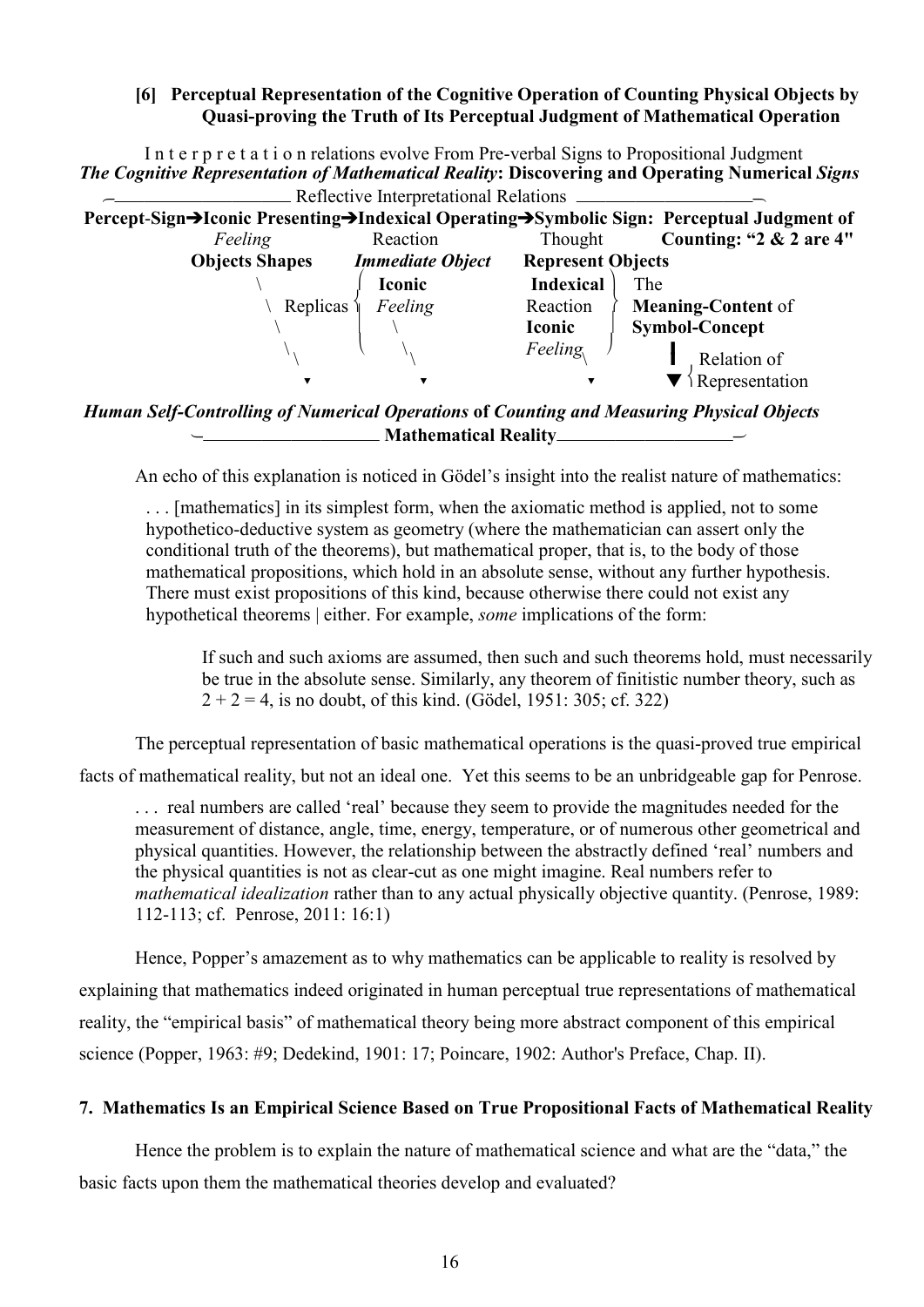. . . mathematics has always presented itself, throughout the history, as an abstract discipline, but has nevertheless always dealt with specific subject matter of its own. Considering mathematics in this light one might ask: what kind of knowledge can be attained through it? How can it be said to deal with contents and objects which are offered as 'data,' and yet are not data at all from the point of view of sensible experience? We are here confronted with the problem of mathematical intuition, considered as a real source of knowledge, to be clearly distinguished from that further form of mathematical activity which consists in the systematic construction of various theories. Indeed, the most delicate point of this problem is precisely the comparison between the intuitive moment and the moment of theoretical construction, since it is impossible to deny that, in many cases at least, mathematical theories are in fact an exact and systematic codification of what is known intuitively, and that, on the other hand, intuition is not sufficiently reliable unless it is supported by logical proof (Agazzi, 1974: 9-10).

The formal logical proof cannot support or replace the intuitive grasp of the mathematical basic true fact in Gödelian Platonism, and only the epistemic logic of Peircean trio can quasi-prove the truth of the perceptual judgments as the basic mathematical propositional facts (Nesher, 2002: X). Only this logic can replace the mysterious unexplainable intuition of mathematical facts and can prove mathematical truths by the epistemic complete proof. Thus it also replaces the assuming roles of such intuition for discovery and evaluation of the axioms of mathematical theories (Agazzi, 1974: 12).

From the quasi-proof of the truth of the basic mathematical propositional facts of mathematical reality, the mathematical hypotheses are Abductively *discovered* to infer Deductively their *predicted* theorems and *evaluated* Inductively upon empirically newly discovered and proved mathematical facts. The following is a pragmaticist epistemological explanation of the general structure and operation of the theories of mathematical empirical science:



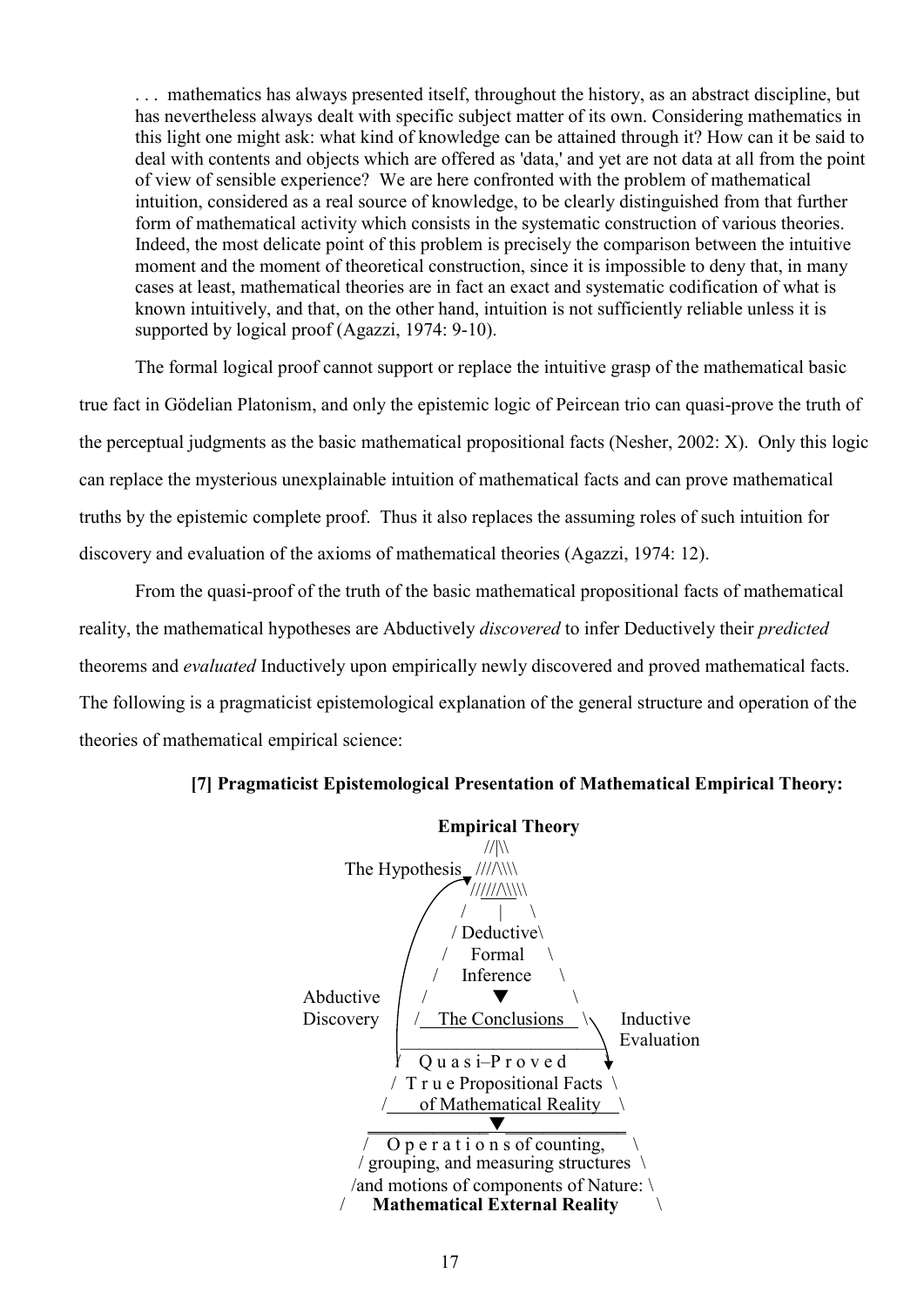The *proof-conditions* of **mathematical empirical theory** are the *epistemic logic*, the *trio* comprising *inferential rules of the complete proof* of the truth of basic *propositional facts* representing **external reality**. With this epistemic logic we also prove the truth of scientific hypotheses (Gödel's axioms), through their Abductive discovery, Deductive formally inferred theorems and their Inductive evaluation upon the basic *propositional facts*. Yet, Gödel's conception of mathematical intuition covers those different components of the Pragmaticist epistemic logic which though he felt their operations but could not explain the truth of these basic propositional facts of mathematical reality and the truth of the axioms which the epistemic logical complete proof can do (Feferman, 1998: #1; Parsons, 2008: #5). Hence, empirical theories are only relatively true by being "closed" upon their proof-conditions, which can change with newly discovered facts of reality (Heisenberg, 1971:43-44; Nesher, 2002: V.5, X.10).

Yet if mathematical facts are facts, they must be facts about something; if mathematical truths are true, something must make them true. Thus arises the first important question: what is mathematics about? If 2 plus 2 is so definitely 4, what is it that makes it so? (Maddy, 1990:1)

Although mathematical theory is about mathematical operations of counting, grouping, measuring, and so on, the question is, how do we prove the mathematical facts representing such operations; i.e., "what is it that makes it so" that 2 plus 2 are definitely 4? We operate in such a manner that we count with our indexical ostensions while representing this operation in our perceptual judgment as a true fact of such arithmetical counting. Since all our basic knowledge comprises such quasi-proofs of our perceptual judgments, so too do the truths of our basic mathematical facts represent such operations of mathematical reality (comp. Hempel, 1945).

Indeed, we do not create on our will the patterns of mathematical reality, but we discover the mathematical concepts of our counting, grouping, and measuring operations with physical objects in the operations of mathematical reality, and this is "[mathematics] in its simplest form, . . . mathematical proper, that is, to the body of those mathematical propositions, which hold in an absolute sense, without any further hypothesis" (Gödel, 1951: 305; Dedekind, 1901:15-16). Epistemologically we can understand that when we intuit the force of the truth of our basic mathematical propositions we feel that they "hold in an absolute sense" but without conceiving the epistemic logic we cannot explain them as our own empirically quasi-proved true mathematical propositions (Steiner, 2000: 337-339).

Namely, it is correct that a mathematical proposition says nothing about the physical or psychical reality existing in space and time, because it is true already owing to the meaning of the terms occurring in it, irrespectively of the world of real things (Gödel, 1951: 320).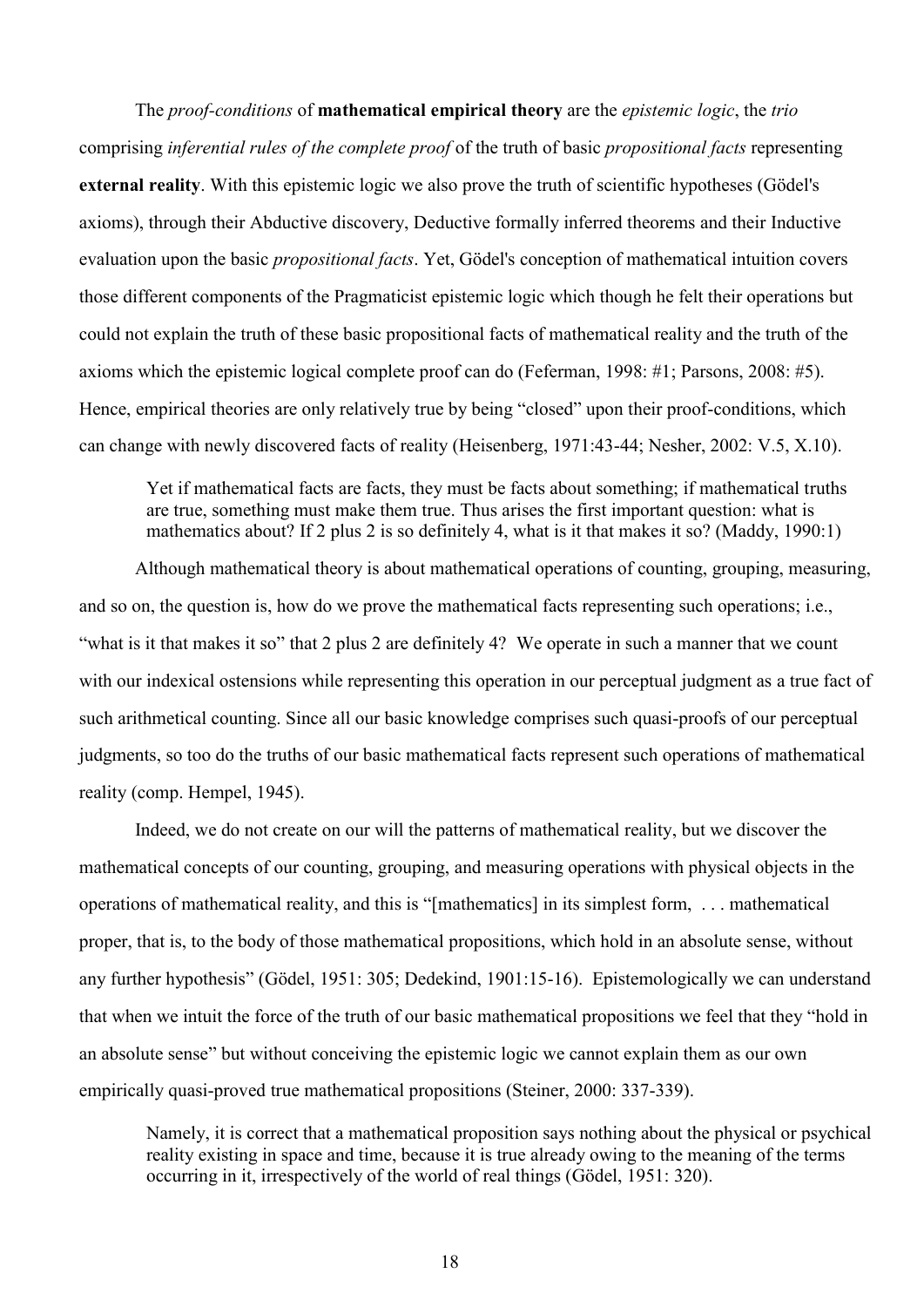Yet Gödel is right that mathematical reality consists of neither physical nor psychical realities but it is the specific connection between them; namely, the mathematical "world of real things" is our cognitive operations of quantifying components of physical reality, and the meaning-contents of mathematical signs evolve in this perceptual experience (Wittgenstein, 1956: III, 44; Benacerraf, 1973; Tait, 1986; Resnik, 1992: #1; Martine, 2005: 210).

To mention another example, the Pitta-Pitta, a tribe [of aborigines] in Queensland, are able to count the fingers and toes without a system of numerals, but only by the aid of marks in the sand. . . (Smith, D., 1923: 7; Gullberg, 1997: Ch. 4).

This is evidence of arithmetical facts that are iconic cum indexical sensori-motoric operations of counting and grouping with pre-conceptual signs of properties and relations that eventually develop into conceptual components, the numerical symbols involving in mathematical facts (Gödel, 1951: 320).

From its earliest beginnings science has used mathematics. Counting, measuring, ordering, and estimating are basic mental operations necessary for science as well as for many other human activities, and their nature is mathematical (Bos, 1993: 165).

Hence, mathematics, from "the ubiquitous use of elementary mathematics" to "the great variety of high level applications of mathematics" (Bos, 1993: 165-166), is an empirical science of the operational quantification of physical components of nature. Its development is from the use of elementary to the variety of high level mathematics evolved from the elaboration of abstract mathematical theories related to their advance applications by scientists working toward the advancement of scientific theories.

## **8. Conclusion: Mathematics Is an Empirical Science Representing Its Own Reality, Being Neither Queen Nor Servant of Other Empirical Sciences but Their Quantitative Backbone**

The problem is to explain the difference between mathematical science and other sciences and their collaboration, when all are empirical sciences representing different realities and with different roles in developing our knowledge of nature (Wang, 1974: VII). Thus, in mathematics we cannot have true theories without proving them upon mathematical reality. Mathematicians develop their theories by discovering general hypotheses as mathematical formulations of theoretical models, typically of physics, like of fields of forces and topology of fluid flows, but of all other sciences, and evaluate them upon mathematical reality of quantitative operations on predicted physical observations.

The rich interplay between mathematics and physics predates even their recognition as separate subjects. The mathematical work that in some sense straddles the boundaries between the two is commonly referred to as *mathematical physics*, though a precise definition is probably impossible. (Jaffe & Quinn, 1993: 4)

Mathematical theories formularize models for theoretical physical hypotheses, but there is a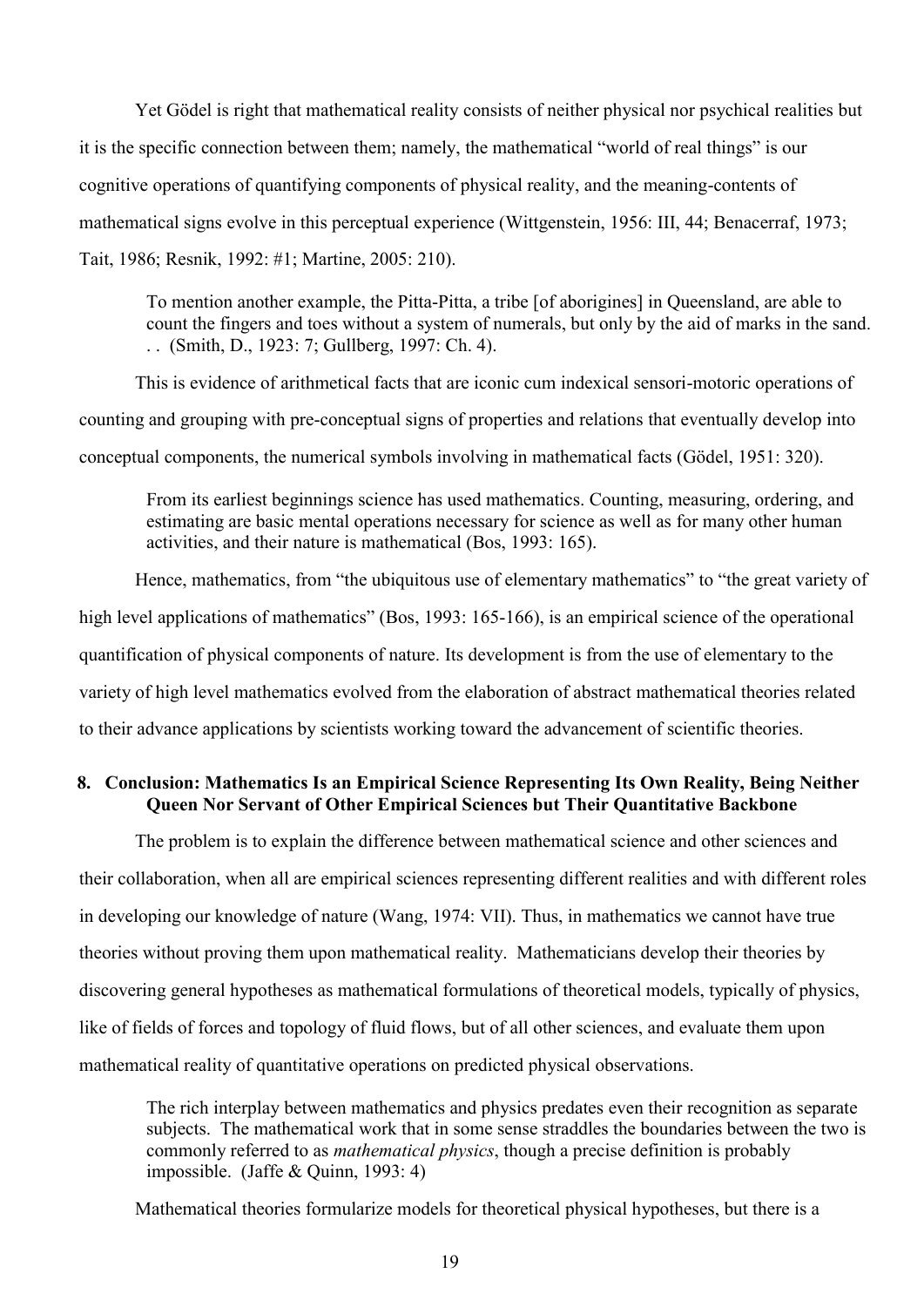distinction between proving the truth of mathematical theories and proving the truth of the relevant physical theories themselves (Feferman, 1998).

Fore as far as verifiable consequences of theories are concerned the mathematical axioms are exactly as necessary for obtaining them as the laws of nature (cnf. footn. 41). If, e.g., the impredicative axioms of analysis are necessary for the solution of some problem of mathematical physics, these axioms will imply predictions about observable facts not obtainable without them. Moreover it is perfectly conceivable that an inconsistency with observation may be due to not to some wrong physical assumptions but to an inconsistency of these axioms. (Gödel, 1953-54 II: #44, p. 188) That it is arbitrary to call mathematics void of content because, without laws of nature, it has no verifiable consequences also appears from the fact that the same is true for the laws of nature

without mathematics or logic. cf. also #44. (Gödel, 1953-54 II: fn. 41, p. 207)

Thus, physicists and mathematicians have different realities to represent with their theories, and

the mathematical theory which proved true in the measurement of observed physical facts is only the

condition for the evaluation of physical theories. Thus, in distinction from Gödel's conceptual

epistemology of mathematics, according to the above explanation, the mathematical reality is also

empirical. The truth of mathematical theory enables proving experimentally the truth but also the falsity

of physical theories. In this way, we can understand the Gödelian epistemic intuition about the nature of

mathematical theories, yet not the Quinean "mathematical naturalism," which confuses mathematics with

other sciences and identifies mathematical reality with physical reality.

When there are difficulties with a physical picture of reality and the mathematical model for it, such that it becomes impossible to make measurable predictions, then the problem is to inquire what is wrong that we are unable to evaluate experimentally the physical hypothesis (Woit, 2007: x-xiii, Ch. 14; Feferman, 1998: #2, #4).

I can't say whether string theory will ever get past its most serious hurdle–coming up with a testable prediction and then showing that the theory actually gives us the right answer. (The math part of things, as I have said, is already on a much firmer ground.) Nevertheless, I do believe the best chance for arriving at a successful theory lies in pooling the resources of mathematicians and physicists, combining the strengths of the two disciplines and their different ways of approaching the world. (Yau & Nadis, 2010: 304)

Hence, mathematics without operational measuring the predicted and eventually observed true facts of reality cannot be true and cannot be "on a much firmer ground" than physics without "a testable prediction." Both have to prove their own truths upon "their different ways of approaching the world."

However mathematical intuition in addition creates the conviction that, if these formulas express observable facts and were obtained by applying mathematics to verified physical laws (or if they express ascertainable mathematical facts), then these facts will be brought out by observation (or computation) (Gödel, 1953/9-III: #16; cf. ##13-15 & n. 34).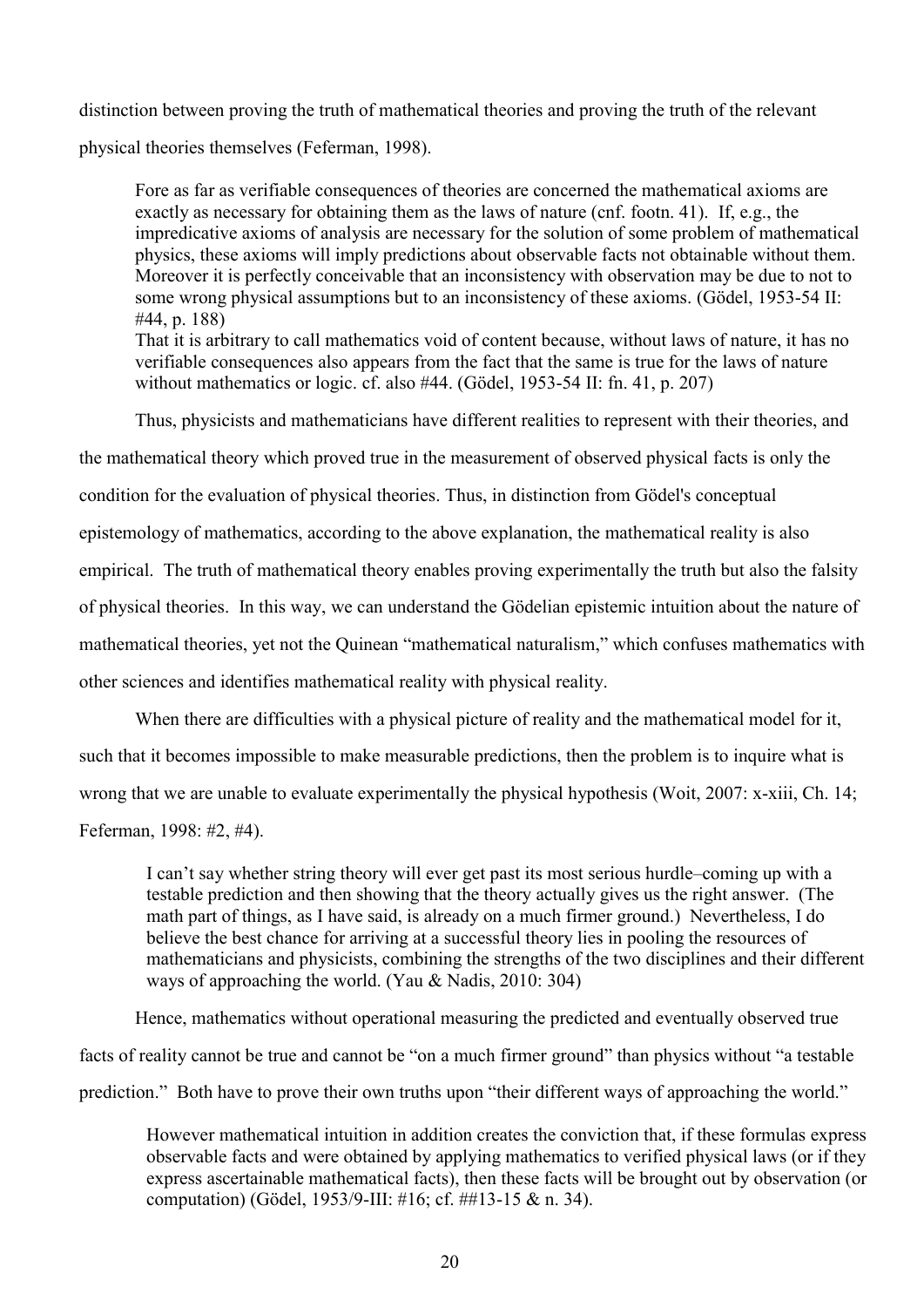How may one understand this hinted explication of the relationship between intuitive mathematical truth representing its own reality and its application to physical theories to enable observable predictions of them (Gödel, 1953II: #15)? In the end, mathematics is neither the *queen* of science nor its *servant* but its *quantitative backbone*—that is, the quantified formulations of scientific theoretical models and their operations on scientific observations—without which physical and other theories cannot be evaluated experimentally (Bos, 1993: #10). The explanation to the puzzlement why mathematics is considered *exact* or *pure* science while being empirical like other experimental sciences, is the relative simplicity of its represented reality in respect to the physical and the psychological realities.

Mathematics may be the queen of the science and therefore entitled to royal prerogatives, but the queen who loses touch with her subjects may lose support and even be deprived of her realm. Mathematicians may like to rise into the clouds of abstract thought, but they should, and indeed they must, return to earth for nourishing food or else die of mental starvation. They are on safer and saner ground when they stay close to nature. (Kline, 1959: 475)

This is a poetic metaphor that illustrates the above explanation of the empirical nature of

mathematical reality, upon which mathematical theories can be evaluated and be proved true. This

empirical explanation can be seen in Gödel's late philosophical writings on the foundations of

mathematics:

If mathematics describes an objective world just like physics, there is no reason why inductive methods should not be applied in mathematics just the same as in physics. . . . This whole consideration incidentally shows that the philosophical implications of the mathematical facts explained do not lie entirely on the side of rationalistic or idealistic philosophy, but that in one respect they favor the empiricist viewpoint. It is true that only the second alternative points in this direction. (Gödel, 1951: 313)

Hence, we can know experientially the mathematical facts of the mathematical empirical reality.

#### **References**:

Agazzi, A. (1974) "The Rise of Foundational Research in Mathematics." *Synthese*, Vol. 27 Nos. 1/2 1974: 7-26.

- Benacerraf, P. (1973) "Mathematical Truth." In W.D. Hart, ed., (1996) *The Philosophy of Mathematic.*
- Benacerraf, P. and H. Putnam, eds. (1964) *Philosophy of Mathematics: Selected Readings*, Second Ed. Cambridge, UK: Cambridge University Press.
- Berto, F. (2009) *There's Something About Gödel: The Complete Guide to the Incompleteness Theorem*. Oxford: Wiley Blackwell.
- Bos, H.J.M. (1993) *Lectures in the History of Mathematics*. Providence, RI: American Mathematical Society.
- Chihara, C.S. (1982) "A Gödelian Thesis Regarding Mathematical Objects: Do They Exist? and Can We Perceive Them?" *The Philosophical Review*, XCI, No. 2 (April) 1982.
- Dawson, J.W. (1984) "The Reception of Gödel's Incompleteness Theorems." *The Philosophy of Science Association*, 1984, Vol. 2: 253-271. Reprinted in S.G. Shanker, ed., 1988: 74-95.
- Dedekind, R. (1901) *Essays on the Theory of Numbers*. General Books 2009.
- Devlin, K. (2002) "Kurt Gödel—Separating Truth from Proof in Mathematics." *Science* 6, December 2002, Vol. 298, No. 5600:1899-1900.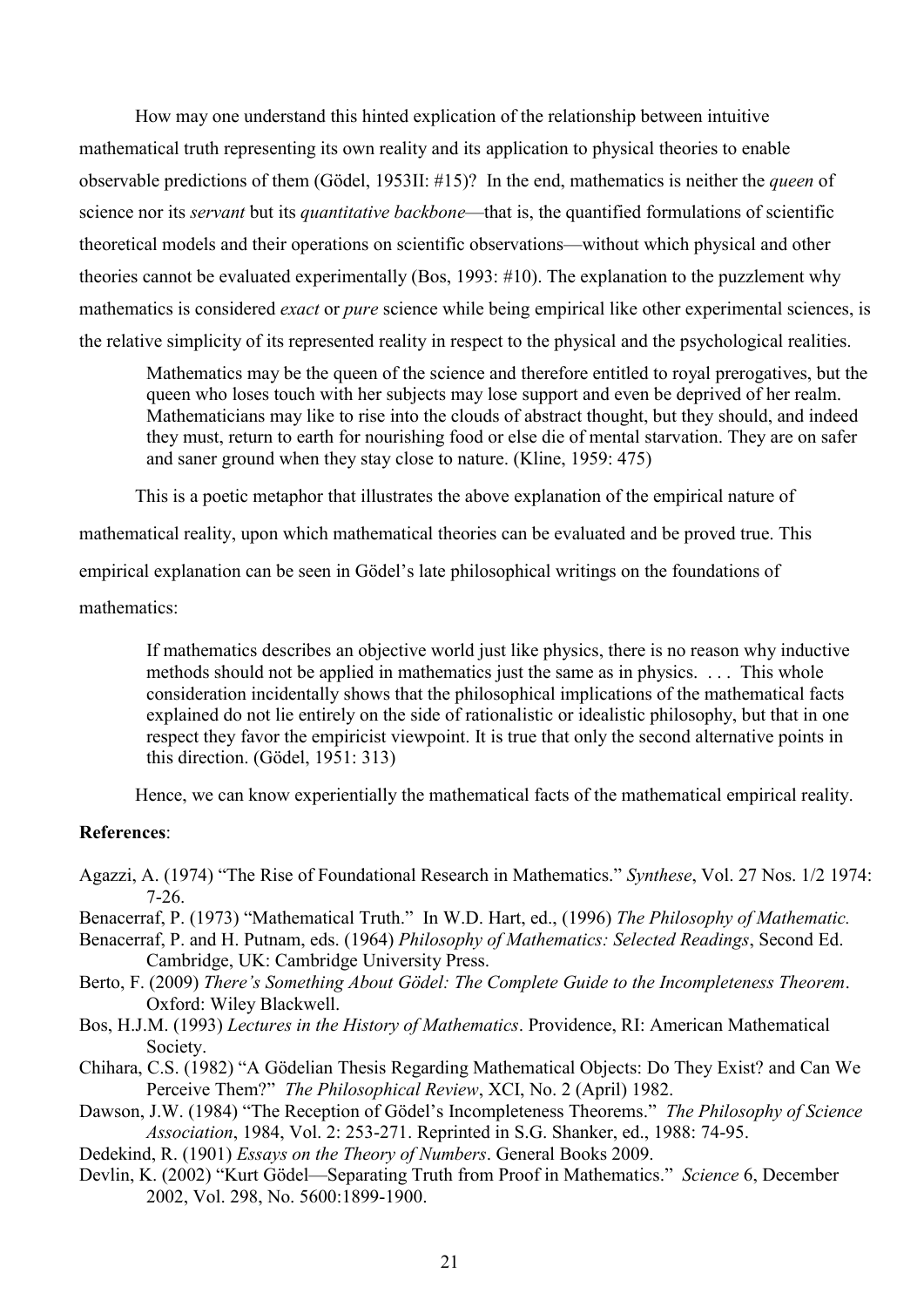Dummett, M. (1981) *Frege Philosophy of Language*. Cambridge, MA: Harvard University Press.

Einstein, A. (1921) "Geometry and Experience," delivered to the Prussian Academy of Science, 1921.

Feferman, S. (1984) "Kurt Gödel: Conviction and Caution." In S.G. Shanker, ed., 1988: 96-114. \_\_\_\_\_\_\_\_\_\_ (1998) "Mathematical Intuition vs. Mathematical Monsters." Expended version of a paper

presented in the  $20^{th}$  World Congress of Philosophy, Boston MA, August, 8-11, 1998. \_\_\_\_\_\_\_\_\_\_ (2006) "Are there Absolutely Unprovable Problems? Gödel's Dichotomy. " *Philosophia* 

*Mathematica* (III) 2006:1-19,

Frege, G. (1918) "The Thought: A Logical Inquiry." In Blackburn and Simmons, eds., *Truth*. Oxford: Oxford University Press: 85-195.

- Floyd, J. (2001) "Prose versus Proof: Wittgenstein on Gödel, Tarski and Truth." *Philosophia Mathematica* (3) Vol. 9, 2000:280-307.
- Floyd J. and H. Putnam (2000) "A Note on Wittgenstein's 'Notorious Paragraph' about the Gödel Theorem." *The Journal of Philosophy*, 2000:624-632.
- Franzèn, T. (2005) *Gödel's Theorem: An Incomplete Guide to Its Use and Abuse*. Natick, MA: A.K. Peters.
- Frege, G. (1918) "The Thought: A Logical Inquiry." In S. Blackburn & K. Simmons, eds., *Truth*, 85-105. Oxford: Oxford University Press.

Gittleman, A. (1975) *History of Mathematics*. Columbus, OH: Merrill Pub. Comp.

- Goldstein, R. (2005) *The Proof and Paradox of Kurt* Gödel. New York: W.W. Norton & Company.
- Gödel, K. (1929) "On the Completeness of the Calculus of Logic." *Kurt Gödel Collected Works*, Vol. I, 1986: 61-101.

\_\_\_\_\_\_\_\_ (1931) "On Formally Undecidable Propositions of *Principia Mathematica* and Related Systems." *Kurt Gödel Collected Works*, Vol. I, 1986: 196-199.

\_\_\_\_\_\_\_\_ (1931a) "Discussion on Providing a Foundation for Mathematics." *Kurt Gödel Collected Works*, Vol. I, 1986: 201-204.

\_\_\_\_\_\_\_\_ (1934) "On Undecidable Propositions of Formal Mathematical Systems." *Kurt Gödel Collected Works*, Vol. I, 1986: 346-371.

\_\_\_\_\_\_\_\_ (1944) "Russell's Mathematical Logic." *Kurt Gödel Collected Works*, Vol. II, 1990: 119-141.

(1946) "Remarks before the Princeton Bicentennial Conference on Problems in Mathematics." *Kurt Gödel Collected Works*, Vol. III, 1995: 150-153.

\_\_\_\_\_\_\_\_ (1947) "What is Cantor's Continuum Problem." *Kurt Gödel Collected Works*, Vol. II, 1990: 176-187.

\_\_\_\_\_\_\_\_ (1951) "Some Basic Theorems on the Foundations of Mathematics and Their Implications." *Kurt Gödel Collected Works*, Vol. III, 1995: 304-323.

\_\_\_\_\_\_\_\_ (1953-54?) "Is Mathematics Syntax of Language?, II." In: F.A. Rodriguez-Consuegra, ed., *Kurt* Gödel*: Unpublished Philosophical Essays*. Basel: Brikhäuser-Verlag, 1995, 1: 710-211.

\_\_\_\_\_\_\_\_ (1964) "What is Cantor's Continuum Problem." *Kurt Gödel Collected Works*, Vol. II, 1990: 254-270.

\_\_\_\_\_\_\_\_ (1972a) "Some Remarks on the Undecidable Results." *Kurt Gödel Collected Works*, Vol. II, 1990: 305-306.

- Gullberg, J. (1997) *Mathematics from the Birth of Numbers*. New York: W.W. Norton.
- Hart, W.D., ed. (1996) *The Philosophy of Mathematics*. Oxford: Oxford University Press.

Heisenberg, W. (1971) *Across the Frontiers*. New York: Harper Torchbooks, 1974.

- Hempel, C. G. (1945) "On the Nature of Mathematical Truth." *The American Mathematical Monthly*, vol. 52 (1945): 543-556.
- Heyting, A. (1931) "The Intuitionist Foundations of Mathematics." In: P. Benacerraf and H. Putnam, eds., (1964): 52-61.
- Hilbert, D. (1925) "On the Infinite." Translated into English in J. van Heijenhoort (ed.) *From Frege to Gödel*. Pp. 367-92. Harvard University Press.

Hintikka, J. (1997) *Lingua Universalis vs. Calculus Ratiocinator: An Ultimate Presupposition of Twentieth-Century Philosophy*. Selected Papers 2. Boston: Kluwer Academic Pub.

- \_\_\_\_\_\_\_\_\_ (2000) *On Gödel*. Wadsworth Philosophical Series.
- \_\_\_\_\_\_\_\_\_ (2005) "What Platonism? Reflections on the Thought of Kurt Gödel." *Revue internationale*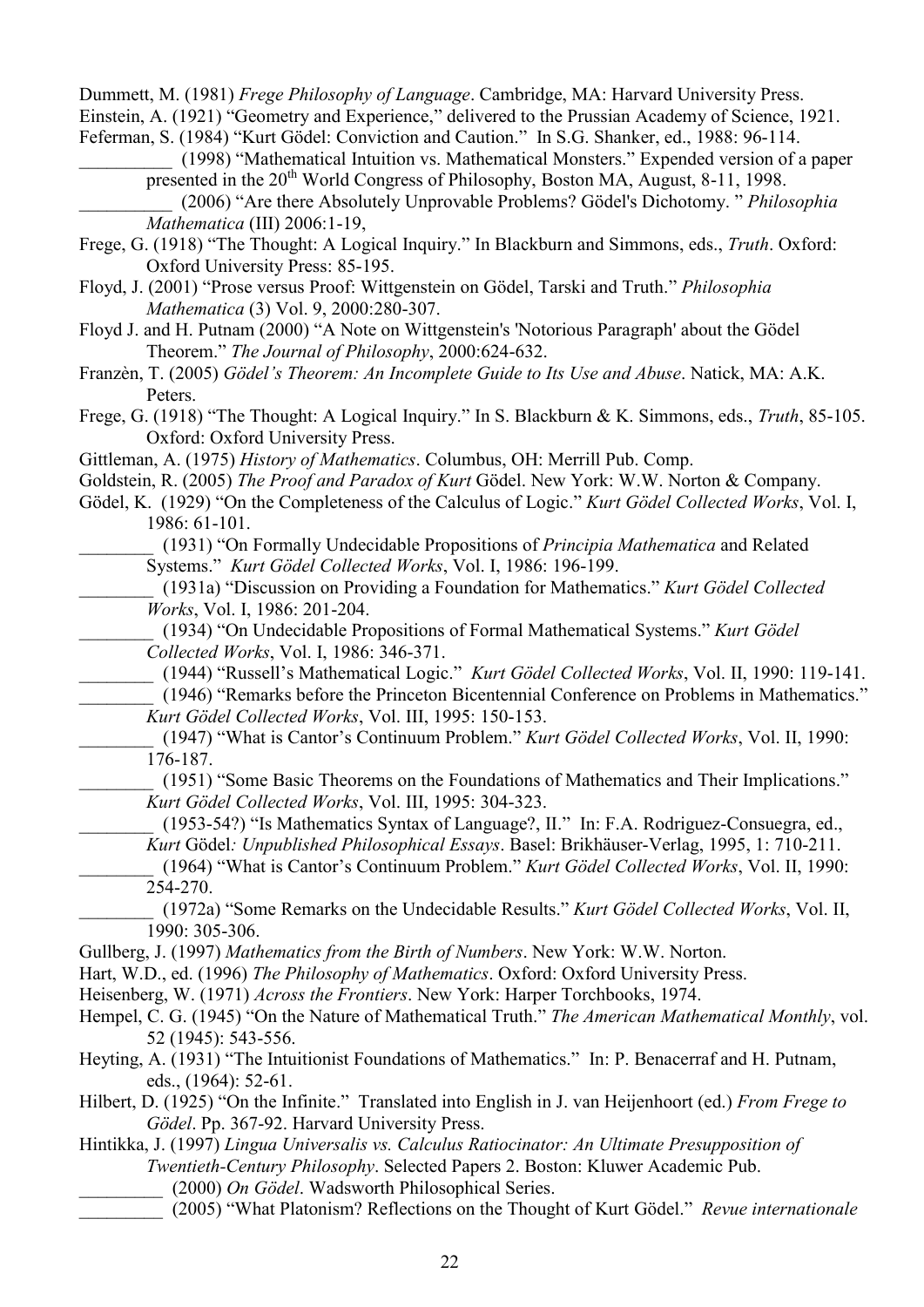*de philosophie*: 2005/4.

Jaffe, A. and F. Quinn (1993) "'Theoretical Mathematics': Toward a Cultural Synthesis of Mathematics and Theoretical Physics." *Bulletin of the American Mathematical Society*. Vol. 29, No.1 1993:1- 13

Kitcher, P, (1984) *The Nature of Mathematical Knowledge*. Oxford: Oxford University Press.

Kleene, S.C. (1967) *Mathematical Logic*, Mineola, New York: Dover Publications.

Kline, M. (1959) *Mathematics and the Physical World*. New York: Dover Pub., 1981.

Lakatos, I. (1967) "A Renaissance of Empiricism in the Recent Philosophy of Mathematics." Chap. 2 in I. Lakatos, *Mathematics, Science and Epistemology: Philosophical papers Volume 2*. Edited by

J. Worrall and G. Currie. Cambridge: Cambridge University Press 1978.

Maddy, P. (1990) *Realism in Mathematics*. Oxford: Clarendon Press.

\_\_\_\_\_\_\_ (1997) *Naturalism in Mathematics*. Oxford: Clarendon Press: Chapter 4.

Martin, D.A. (2005) "Gödel's Conceptual Realism." *The Bulletin of Symbolic Logic*, Vol. 11, No. 2 (June 2005): 207-224.

Nesher, D. (1987) "Epistemological Investigations: Is Metalanguage Possible? Evolutionary Hierarchy vs. Logical Hierarchy of Language." In *Development in Epistemology and Philosophy of Science*, Holder-Pichler-Tempsky 1987:72-80.

\_\_\_\_\_\_\_\_ (1990) "Understanding Sign Semiosis as Cognition and as Self-conscious Process: A Reconstruction of Some Basic Conceptions in Peirce's Semiotics." *Semiotica*, Vol. 79, Nos. 1/2: (1990):1-49.

(1992) "Wittgenstein on Language and Reality: Meaning and Truth." The 15<sup>th</sup> Wittgenstein International Symposium, Kirchberg, August 1992.

\_\_\_\_\_\_\_\_\_ (1999) "Peirce's Theory of Signs and the Nature o0f Learning Theory." M. Shapiro, ed., *The Peirce Seminar Papers: Essays in Semiotic Analysis*, Vol. IV. New York: Berghahn Books: 349- 388.

\_\_\_\_\_\_\_\_ (2001a) "Peircean Epistemology of Learning and the Function of Abduction as the Logic of Discovery." *Transactions of the Charles S. Peirce Society*, 2001, Vol. XXXVIII, No. 1/2: 175- 206.

\_\_\_\_\_\_\_\_ (2001b) "The Three Languages of the *Tractatus*, Ordinary, Philosophical and of Natural Science: Can Wittgenstein Explain Our Representation of Reality?" for the Conference Wittgenstein Today. Bologna December 20-22, 2001.

\_\_\_\_\_\_\_\_ (2002) *On Truth and the Representation of Reality*. New York: University Press of America. \_\_\_\_\_\_\_\_ (2007) "How to Square (*normo*, CP:2.7) Peirceanly the Kantian Circularity in the Epistemology of Aesthetic as Normative Science of Creating and Evaluating the Beauty of Artworks." Presented in the conference on Charles Sanders Peirce's Normative Thought. June, 2007, University of Opole Poland.

(2008) "What Is Genius? A Pragmaticist Criticism of the Kantian Dichotomy between Artist– Genius' Productive Imagination Creating Freely Fine Arts and Scientist Following Mechanical Rules Determine the Formation of Theories." Delivered in the Sixth Quadrennial Fellows Conference of the Center for Philosophy of Science, Sunday, 20 July to Thursday, 24 July 2008, at Ohio University, Athens, Ohio.

(2010) "The Role of Productive Imagination in Creating Artworks and Discovering Scientific  $\overline{H}$ ypotheses." Papers of the 33<sup>rd</sup> International Wittgenstein Symposium: Image and Imagining in Philosophy, Science, and the Arts. Vol. XVIII. Kirchberg, Austria, 8-14 August 2009.

Parsons, C. (1995) "Platonism and Mathematical Intuition in Kurt Gödel's Thought." *Bulletin of Symbolic Logic*, Vol. 1, No. 1 (March 1995): 44-74.

Peirce, C.S. (1931-1958) *Collected Papers*, Vols. I-VIII, Harvard University Press. [*CP*] \_\_\_\_\_\_\_\_\_ (2008) *Mathematical Thought and Its Objects*. Cambridge: Cambridge University Press.

Penrose, R. (1989) *The Emperor's New Mind*. Oxford: Oxford University Press.

\_\_\_\_\_\_\_\_\_ (2011) "Gödel, the Mind, and the Laws of Physics." In M. Baaz et al, eds., Kurt *Gödel and the Foundations of Mathematics: Horizons of Truth*. Cambridge: Cambridge University Press: 339-358.

Poincaré, H. (1902) *The Value of Science*, Chap. I: "On the Nature of Mathematical Reasoning." New